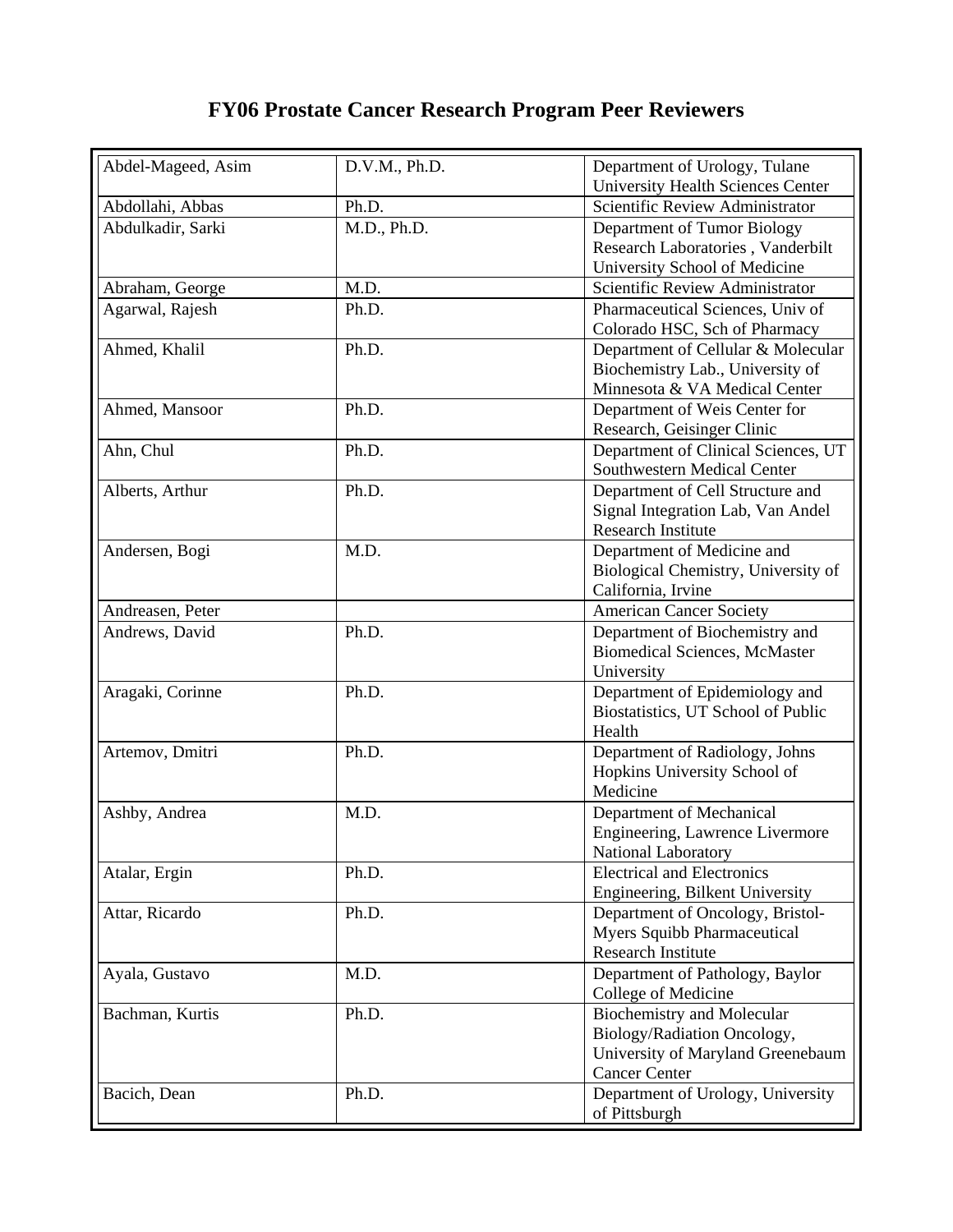| Bae, Insoo          | Ph.D.       | Department of Oncology,                               |
|---------------------|-------------|-------------------------------------------------------|
|                     |             | Georgetown University Medical                         |
|                     |             | Center                                                |
| Bain, David         | Ph.D.       | Department of Pharmaceutical                          |
|                     |             | Sciences, University of Colorado                      |
|                     |             | <b>Health Sciences Center</b>                         |
| Balaji, K. C.       | M.D.        | Department of Surgery, University<br>of Massachusetts |
| Banerjee, Debabrata | Ph.D.       | Department of Medicine &                              |
|                     |             | Pharmacology, UMDNJ, Cancer                           |
|                     |             | Institute of NJ, RWJMS                                |
| Banerjee, Partha    | Ph.D.       | Department of Biochemistry,                           |
|                     |             | Molecular & Cellular Biology,                         |
|                     |             | Georgetown University Medical                         |
|                     |             | Center                                                |
| Baron, Veronique    | Ph.D.       | Sidney Kimmel Cancer Center                           |
| Bartlett, Darrell   |             | <b>American Cancer Society</b>                        |
| Basu, Alakananda    | Ph.D.       | Department of Molecular Biology &                     |
|                     |             | Immunology, Univ. of North Texas                      |
|                     |             | Health Science Center                                 |
| Batra, Surinder     | Ph.D.       | Department of Biochemistry &                          |
|                     |             | Molecular Biology, University of                      |
|                     |             | Nebraska Medical Ctr., Eppley                         |
|                     |             | Cancer Ctr                                            |
| Baumann, Heinz      | Ph.D.       | Molecular and Cellular Biology,                       |
|                     |             | <b>Roswell Park Cancer Institute</b>                  |
| Benny, Paul         | Ph.D.       | Department of Chemistry,                              |
|                     |             | <b>Washington State University</b>                    |
| Berman, David       | M.D., Ph.D. | Department of Pathology, Johns                        |
|                     |             | Hopkins University School of                          |
|                     |             | Medicine                                              |
| Bielawski, Gregory  |             | US TOO                                                |
| Birch, Robert       | Ph.D.       | Clinical Affairs, Online                              |
|                     |             | Collaborative Oncology Group                          |
| Birge, Raymond      | Ph.D.       | Dept. of Biochemistry & Molecular                     |
|                     |             | Biology, UMDNJ-New Jersey                             |
|                     |             | Medical School                                        |
| Blagg, Brian        | Ph.D.       | Department of Medicinal Chemistry,                    |
|                     |             | University of Kansas                                  |
| Blank, Thomas       |             | Hartford Hospital Prostate Cancer                     |
|                     |             | <b>Support Group</b>                                  |
| Blasini, Raul       |             | <b>Arkansas Prostate Cancer</b>                       |
|                     |             | Foundation                                            |
| Booth, Katie        | Ph.D.       | School of Medicine, University of                     |
|                     |             | Missouri-Kansas City                                  |
| Boothman, David     | Ph.D.       | Department of Oncology and                            |
|                     |             | Pharmacology, University of Texas                     |
|                     |             | Southwestern Medical Center                           |
| Bridges, Kenneth    | M.D.        | Department of Clinical Scientist,                     |
|                     |             | Hoffmann-La Roche, Inc.                               |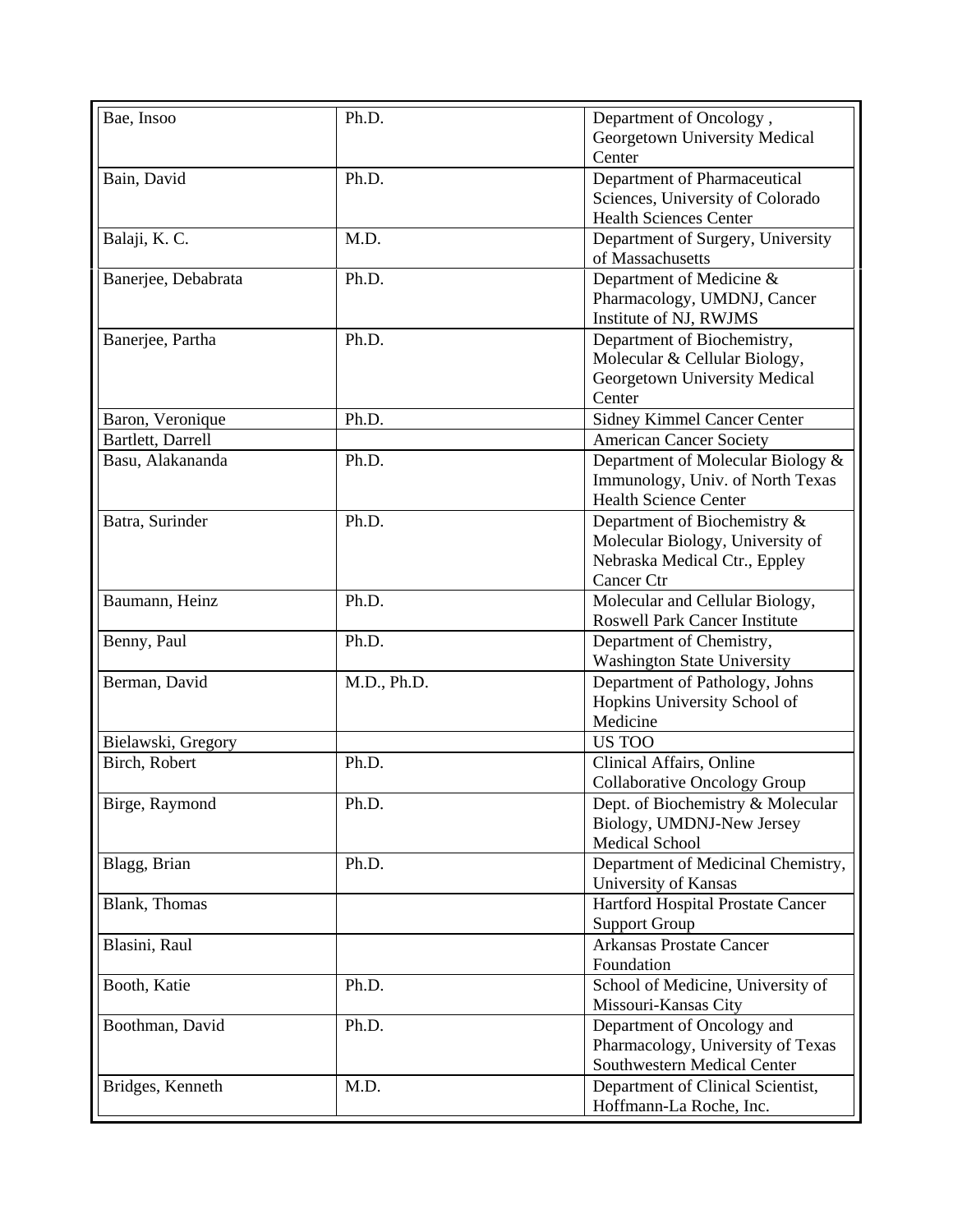|       | <b>US TOO Prostate Cancer Support</b>                                                                       |
|-------|-------------------------------------------------------------------------------------------------------------|
|       | Group                                                                                                       |
|       | Department of Medical Onocology,<br>Fox Chase Center                                                        |
|       | Scientific Review Administrator                                                                             |
|       | Department of Institute for                                                                                 |
|       | Elimination of Health Disparities,                                                                          |
|       | <b>UMDNJ-School of Public Health</b>                                                                        |
|       | Dept. of Biochemistry & Molecular                                                                           |
|       | Biology, Johns Hopkins University                                                                           |
| M.D.  | Department of Radiation Oncology,                                                                           |
|       | University of Iowa Hospital and                                                                             |
|       | Clinics                                                                                                     |
| M.D.  | Department of Genitourinary                                                                                 |
|       | Oncology, Harvard Institute of                                                                              |
|       | Medicine                                                                                                    |
| M.D.  | Division of Neurological Surgery,                                                                           |
|       | <b>Barnes-Jewish Hospital</b>                                                                               |
| Ph.D. | Department of Medicine and                                                                                  |
|       | Surgery, University of Pittsburgh                                                                           |
| Ph.D. | Department of Urology, Columbia                                                                             |
|       | University                                                                                                  |
|       | US TOO! Texoma                                                                                              |
|       | Taussig Cancer Center, Cleveland                                                                            |
|       | <b>Clinic Foundation</b>                                                                                    |
|       | Constella Group, LLC                                                                                        |
| Ph.D. | Division of Integrated Cancer                                                                               |
|       | Genomics, Translational Genomics                                                                            |
|       | <b>Research Institute</b>                                                                                   |
|       | Department of Health Sciences                                                                               |
|       | Research, Mayo Clinic College of                                                                            |
|       | Medicine                                                                                                    |
|       | Department of Biological Sciences,                                                                          |
|       | University of Toledo                                                                                        |
|       | Department of Molecular Biology &                                                                           |
|       | Microbiology, University of Central                                                                         |
|       | Florida                                                                                                     |
| Ph.D. | The Department of Oncological                                                                               |
|       | Sciences, The Mount Sinai School of                                                                         |
|       | Medicine                                                                                                    |
|       | Department of Medicine, The                                                                                 |
|       | University of Texas-Houston                                                                                 |
| Ph.D. | Dept. of Pharmacology & Cancer                                                                              |
|       | Biology, Duke University                                                                                    |
| Ph.D. | Department of Obstetrics &                                                                                  |
|       | Gynecology, Northwestern                                                                                    |
|       | <b>University Medical School</b>                                                                            |
| Ph.D. | Department of Surgical and                                                                                  |
|       | Radiological Sciences, University of                                                                        |
|       | California at Davis                                                                                         |
|       | Ph.D.<br>M.P.H.<br>Ph.D.<br>Ph.D.<br>Ph.D.<br>Dr.P.H., M.P.H.<br>M.D., Ph.D.<br>Ph.D.<br>Ph.D.<br>M.D, M.S. |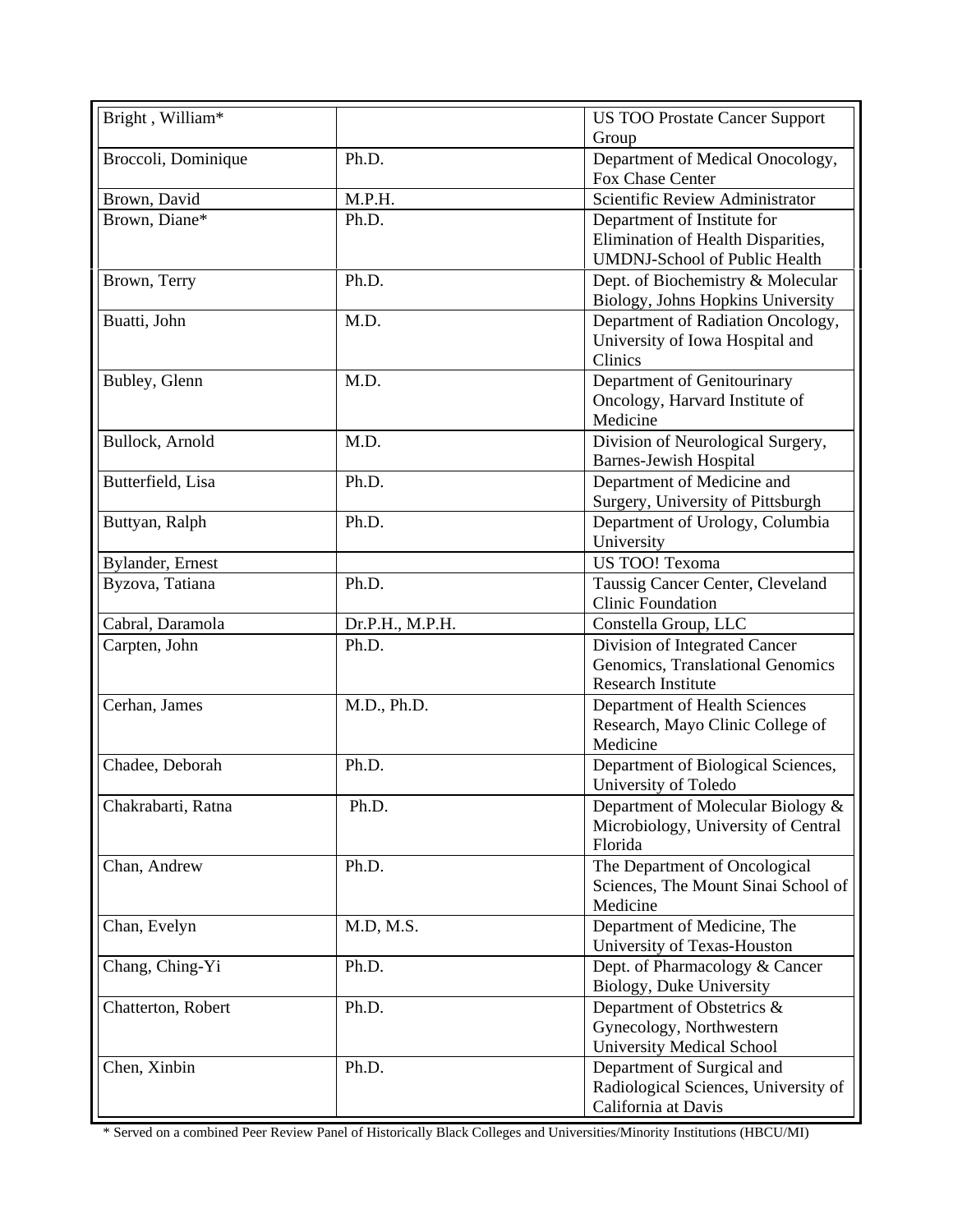| Chen, Yong        | Ph.D.        | Department of Cancer Biology,<br>Wake Forest University                                      |
|-------------------|--------------|----------------------------------------------------------------------------------------------|
| Cheng, Shinta     | M.D., Ph.D.  | Department of Oncology Global<br>Clinical Research, Bristol Myers<br>Squibb Co.              |
| Cher, Michael     | M.D.         | Department of Urology, Wayne State<br>University                                             |
| Chin, Alvin       |              | Inova Fairfax Hospital/Life with<br>Cancer                                                   |
| Chinn, Y. Eugene  | M.D., Ph.D.  | Department of Surgery, Brown<br>University School of Medicine                                |
| Cidlowski, John   | Ph.D.        | Laboratory of Signal Transduction,<br>NIEHS, NIH                                             |
| Coetzee, Gerhard  | Ph.D.        | Deptartment of Microbiology,<br>University of Southern California<br>Keck School of Medicine |
| Cooper, Carlton   | Ph.D.        | Department of Biological Sciences,<br>University of Delaware                                 |
| Corey, Eva        | Ph.D.        | Department of Urology, University<br>of Washington                                           |
| Cox, Dennis       |              | US TOO International,<br>Inc./Canadian LKS                                                   |
| Cox, Thomas       |              | <b>US TOO</b>                                                                                |
| Cryderman, Dale   |              | <b>American Cancer Society</b>                                                               |
| Daar, Ira         | Ph.D.        | National Cancer Institute at<br>Frederick                                                    |
| D'Agostino, Ralph | Jr., Ph.D.   | Department of Biostatistics, Wake<br>Forest University School of<br>Medicine                 |
| Dahiya, Rajvir    | D.Sc., Ph.D. | Department of Urology, University<br>of California, San Francisco                            |
| Danks, Mary       | Ph.D.        | Department of Molecular<br>Pharmacology, Saint Jude Children's<br><b>Research Hospital</b>   |
| Daoud, Sayed      | Ph.D.        | Department of Pharmaceutical<br>Sciences, Washington State<br>University                     |
| Darnowski, James  | Ph.D.        | Department of Medicine, Rhode<br><b>Island Hospital</b>                                      |
| Datta, Kaustubh   | Ph.D.        | Department of Biochemistry and<br>Molecular Biology, Mayo Clinic<br>College of Medicine      |
| Davis, Barry      | Ph.D.        | Scientific Review Administrator                                                              |
| Davis, Kim        | Ph.D.        | Department of Oncology,<br>Georgetown University                                             |
| Davis, Nancy      | M.D.         | Division of Neoplastic Diseases,<br>Medical College of Wisconsin                             |
| Dawson, Nancy     | M.D.         | Department of Oncology, University<br>of Maryland                                            |
| Day, Mark         | Ph.D.        | Department of Urology, University<br>of Michigan                                             |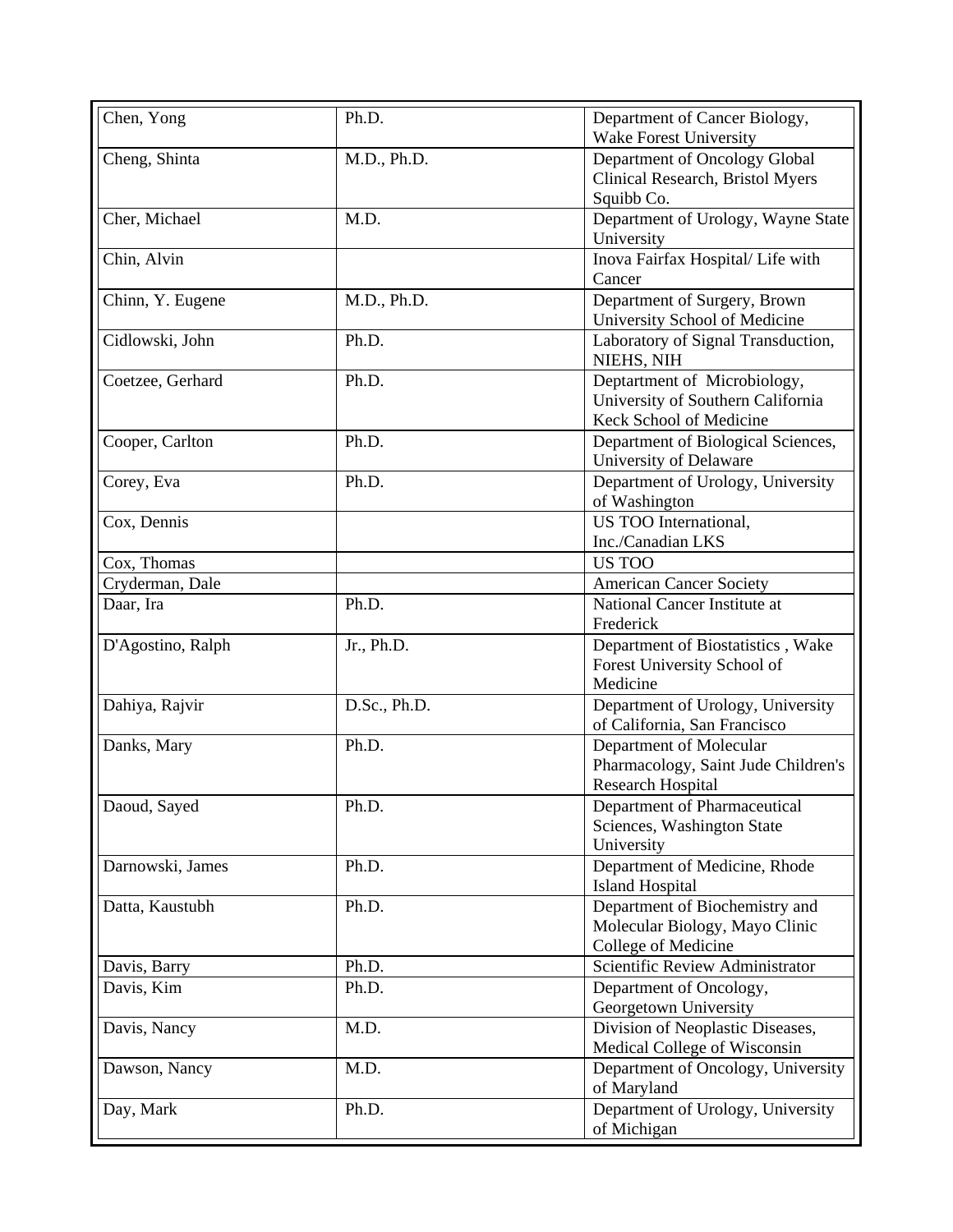| De Carli, Harold    |              | <b>First State Prostate Cancer Support</b><br>Group                                                             |
|---------------------|--------------|-----------------------------------------------------------------------------------------------------------------|
| Deng, Jun           | Ph.D.        | Department of Therapeutic<br>Radiology, Yale University School<br>of Medicine                                   |
| Denmeade, Samuel    | M.D.         | Department of Oncology, Johns<br>Hopkins School of Medicine                                                     |
| Denton, Maurice     |              | US TOO International, Inc.                                                                                      |
| Deryugina, Elena    | Ph.D.        | Department of Cell Biology, The<br><b>Scripps Research Institute</b>                                            |
| Dhanasekaran, Danny | Ph.D.        | Department of Biochemistry,<br>Temple University School of<br>Medicine, Fels Cancer Institute                   |
| Dhir, Rajiv         | M.D.         | Department of Pathology, University<br>of Pittsburgh                                                            |
| DiRenzo, James      | Ph.D.        | Department of Pharmacology,<br>Dartmouth Medical School                                                         |
| Dodd, Janice        | Ph.D.        | Department of Physiology,<br>University of Manitoba                                                             |
| Donald, Carlton     | Ph. D.       | Department of Pathology and<br>Laboratory Medicine, Medical<br>University of South Carolina                     |
| Dong, Zhongyun      | M.D., Ph.D.  | Department of Internal Medicine,<br>University of Cincinnati                                                    |
| Downs, Tracy        | M.D.         | Department of Surgery, University<br>of California, San Diego                                                   |
| Doxsey, Stephen     | Ph.D.        | Department of Molecular Medicine,<br>University of Massachusetts Medical<br>Center                              |
| Drake, Charles      | M.D., Ph.D.  | Department of Immunology, Johns<br><b>Hopkins SKCCC</b>                                                         |
| Dunn, Sandra        | Ph.D.        | Department of Pediatrics and<br>Medical Genetics, University of<br>British Columbia                             |
| El-Ashry, Dorraya   | Ph.D.        | Department of Internal Medicine,<br>Division of Hematology/Oncology,<br>University of Michigan Health<br>System |
| Ernst, D. Scott     | M.D.         | Department of Hematology<br>Oncology, University of Miami                                                       |
| Evans, Lemuel       | Ph.D.        | Scientific Review Administrator                                                                                 |
| Fan, Weimin         | M.D., M.P.H. | Department of Pathology &<br>Laboratory Medicine, Medical<br>University of South Carolina                       |
| Fasco, Michael      | Ph.D.        | Scientific Review Administrator                                                                                 |
| Feaster, John       |              | US TOO, International, Flint<br>Chapter                                                                         |
| Febbo, Phillip      | M.D.         | Department of Medicine, Duke<br><b>University Medical Center</b>                                                |
| Fencl, Richard      |              | Prostate Cancer Network Group, US<br>TOO!                                                                       |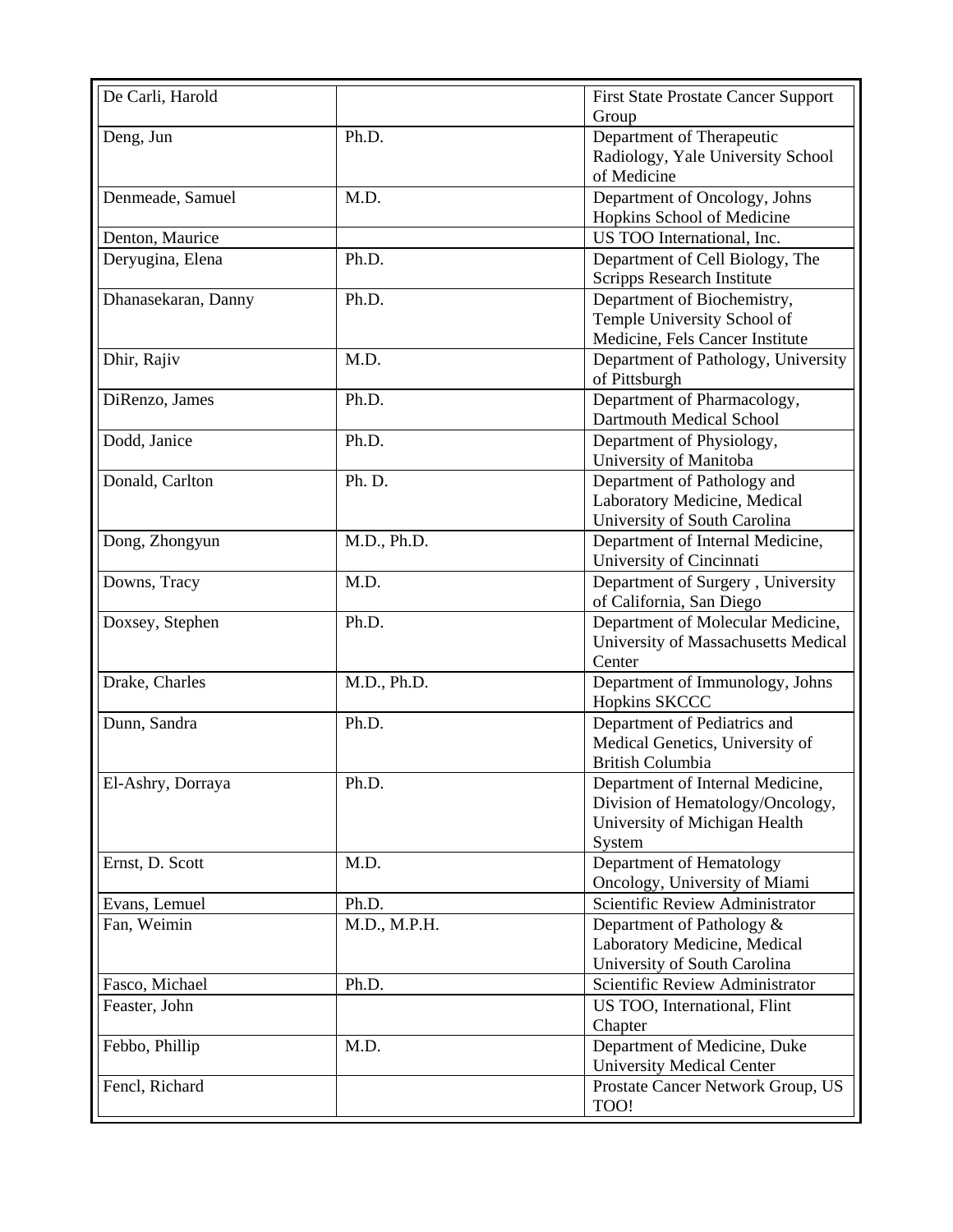| Feng, Xin-Hua             | Ph.D.         | Department of Molecular & Cellular<br>Biology, Baylor College of Medicine |
|---------------------------|---------------|---------------------------------------------------------------------------|
| Fiering, Steven           | Ph.D.         | Department of Microbiology &                                              |
|                           |               | Immunology, Dartmouth Medical                                             |
|                           |               | School                                                                    |
| Figg, William             | Pharm.D.      | NCI / NIH                                                                 |
| Finneran, Paul            |               | Walter Reed Army Medical Center                                           |
| Flack, Sylvia*            | Ed.D., R.N.   | Department of Office of the                                               |
|                           |               | Chancellor, Winston-Salem State                                           |
|                           |               | University                                                                |
| Fleming Jr., Quince       |               | Southern Maryland Hospital                                                |
| Floyd, Benjamin           |               | Prostate Cancer Network Group                                             |
| Formenti, Silvia          | M.D.          | Department of Radiation Oncology,                                         |
|                           |               | New York University School of                                             |
|                           |               | Medicine                                                                  |
| Foster, Barbara           | Ph.D.         | Department of Pharmacology &                                              |
|                           |               | Therapeutics, Roswell Park Cancer                                         |
|                           |               | Institute                                                                 |
| Fowke, Jay                | Ph.D., M.P.H. | Department of Medicine, Vanderbilt                                        |
|                           |               | <b>University Medical Center</b>                                          |
| Fraizer, Gail             | Ph.D.         | Department of Biological Sciences,                                        |
|                           |               | Kent State University                                                     |
| Frankel, Carl             |               | US TOO!                                                                   |
| Franklin, Renty           | Ph.D.         | Department of Biomedical Sciences,                                        |
|                           |               | University of Maryland Dental                                             |
|                           |               | School                                                                    |
| Gabriel, Ronald           |               | Walter Reed Army Medical Center                                           |
| Gallant, Gilles           | Ph.D.         | Department of Clinical Oncology,                                          |
|                           |               | Human Genome Sciences                                                     |
| Galloway, Frank           |               | Anne Arundel Medical Center PC                                            |
|                           |               | <b>Support Group</b>                                                      |
| Gamota, George            |               | Longwood Medical Area Prostate                                            |
|                           |               | <b>Cancer Support Group</b>                                               |
| Ganapathi, Ram            | Ph.D.         | Department Cancer, Cleveland                                              |
|                           |               | Clinic Foundation                                                         |
| Gao, Allen                | M.D., Ph.D.   | Department of Medicine, Roswell                                           |
|                           |               | <b>Park Cancer Institute</b>                                              |
| Gardner, Thomas           | M.D.          | Department of Urology,                                                    |
|                           |               | Microbiology, Immunology, Indiana                                         |
|                           |               | <b>University Medical Center</b>                                          |
| Gattoni-Celli, Sebastiano | M.D.          | Department of Radiation Oncology                                          |
|                           |               | & Microbio/Immunology, Medical                                            |
|                           |               | University of South Carolina                                              |
| Gelman, Irwin             | Ph.D.         | Department of Cancer Biology,                                             |
|                           |               | <b>Roswell Park Cancer Institute</b>                                      |
| Gerjuoy, Herbert          |               | Hartford Hospital Prostate Cancer                                         |
|                           |               | Support                                                                   |
| Gewirtz, David            | Ph.D.         | Department of Pharmacology and                                            |
|                           |               | Toxicology, Virginia                                                      |
|                           |               | Commonwealth University                                                   |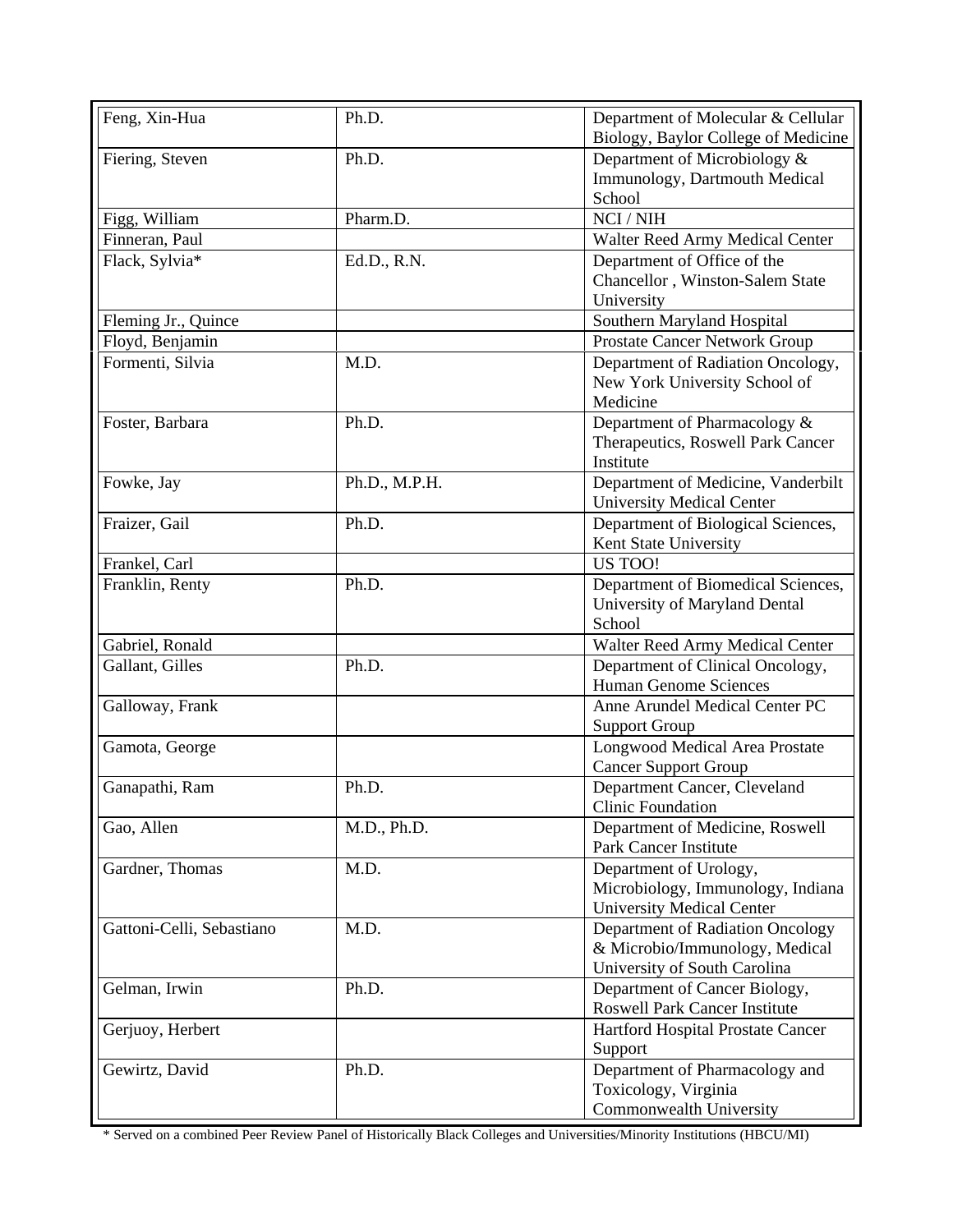| Ghosh, Rita        | Ph.D.       | Department of Urology, University                      |
|--------------------|-------------|--------------------------------------------------------|
|                    |             | of Texas Health Science Center at                      |
|                    |             | San Antonio                                            |
| Gillespie, Richard |             | <b>US TOO Prostate Cancer-GW Univ</b>                  |
| Gilligan, Timothy  | M.D.        | Department of Urologic Oncology                        |
|                    |             | Program, Cleveland Clinic                              |
|                    |             | Foundation                                             |
| Glod, John         | M.D., Ph.D. | Department of Pediatrics, University                   |
|                    |             | of Medicine and Dentistry of New<br>Jersey             |
| Gnarra, James      | Ph.D.       | Department of Urology, University                      |
|                    |             | of Pittsburgh School of Medicine                       |
| Goins, William     | Ph.D.       | Department of Molecular Genetics &                     |
|                    |             | Biochemistry, University of                            |
|                    |             | Pittsburgh School of Medicine                          |
| Gollahon, Lauren   | Ph.D.       | Department of Biological Sciences,                     |
|                    |             | <b>Texas Tech University</b>                           |
| Goluboff, Erik     | M.D.        | Department of Urology, Columbia                        |
|                    |             | University                                             |
| Graff, Jeremy      | Ph.D.       | Department of Cancer, Eli Lilly &                      |
|                    |             | Company                                                |
| Graham, Charles    | Ph.D.       | Dept. of Anatomy and Cell Biology,                     |
|                    |             | Queen's University                                     |
| Graham, David      | M.D.        | Department of Medicine, Carle                          |
|                    |             | <b>Cancer Center</b>                                   |
| Graime, Harland    |             | Hartford Hospital Prostate Cancer                      |
|                    |             | <b>Support Grp</b>                                     |
| Gregor, Polly      | Ph.D.       | Department of Medicine, Memorial                       |
|                    |             | Sloan-Kettering Cancer Center                          |
| Groelle, Eugene    |             | <b>PCa101</b>                                          |
| Groover, Stanley   |             | Anne Arundel Medical Center PC<br><b>Support Group</b> |
| Gulati, Jag        | Ph.D.       | Scientific Review Administrator                        |
| Gulsen, Gultekin   | Ph.D.       | Center for Functional Onco Imaging,                    |
|                    |             | University of California, IRVINE                       |
| Gupta, Anjali      | M.D.        | Department of Radiation Oncology,                      |
|                    |             | University of Pennsylvania                             |
| Gupta, Sanjay      | Ph.D.       | Department of Urology, Case                            |
|                    |             | <b>Western Reserve University</b>                      |
| Haas, Gabriel      | M.D.        | Department of Urology, SUNY,                           |
|                    |             | <b>Upstate Medical University</b>                      |
| Hanson, Robert     | Ph.D.       | Department of Chemistry,                               |
|                    |             | Northeastern University                                |
| Haut, Michael      | M.D.        | Department of Medicine-                                |
|                    |             | Oncology/Hematology,                                   |
|                    |             | Pennsylvania Hospital                                  |
| Hayward, Simon     | Ph.D.       | Department of Urologic Surgery,                        |
|                    |             | Vanderbilt University School of                        |
|                    |             | Medicine                                               |
| Heid, Kermit       |             | National Alliance of State Prostate                    |
|                    |             | <b>Cancer Coalitions</b>                               |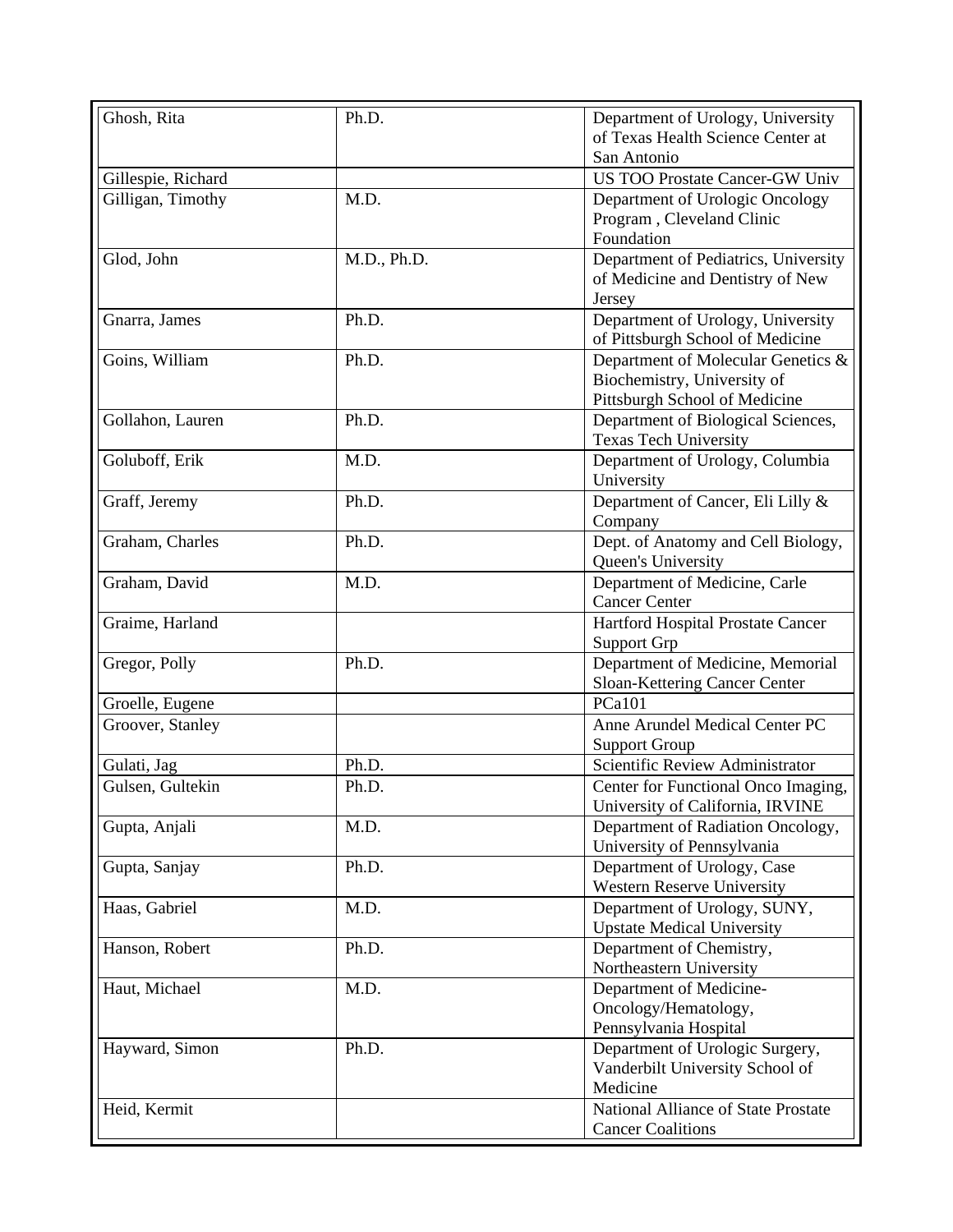| Hemstreet, George | III, M.D., Ph.D. | Departmenbt of Urologic Surgery,<br>University of Nebraska Medical<br>Center                              |
|-------------------|------------------|-----------------------------------------------------------------------------------------------------------|
| Henry, Stephen    |                  | <b>National Prostate Cancer Coalition</b>                                                                 |
| Heston, Warren    | Ph.D.            | Department of Cancer Biology ND-<br>50, CCF Lerner Research Institute                                     |
| Hickey, Robert    | Ph.D.            | Department of Medicine, Indiana<br>University School of Medicine                                          |
| Higgins, Joseph   |                  | Man to Man, Olean                                                                                         |
| Hilf, Russell     | Ph.D.            | Department of Biochemistry and<br>Biophysics, University of Rochester<br>School of Medicine and Dentistry |
| Holt, Shawn       | Ph.D.            | Dept. of Pathology & Human<br>Genetics, Virginia Commonwealth<br>University School of Medicine            |
| Houston, William  |                  | <b>American Cancer Society</b>                                                                            |
| Howard, Steve     | Ph.D.            | Department of Human Oncology,                                                                             |
|                   |                  | University of Wisconsin-Madison                                                                           |
| Hsieh, Chia-Ling  | Ph.D.            | Department of Urology, Emory<br>University School of Medicine                                             |
| Hsu, Lih-Ching    | Ph.D.            | Dept. of Obstetrics, Gynecology &<br>Reproductive Sciences, University of<br>Pittsburgh                   |
| Hu, Guo-Fu        | Ph.D.            | Department of Pathology, Harvard<br><b>Medical School</b>                                                 |
| Huang, Haojie     | Ph.D.            | Dept. of Laboratory of Medicine &<br>Pathology, University of Minnesota                                   |
| Huang, Wei        | M.D.             | Department of Pathology and<br>Laboratory Medicine, University of<br>Wisconsin                            |
| Huang, Ying       | M.D., Ph.D.      | Department of Pharmacology, State<br>Univ. of New York, Upstate Medical<br>University                     |
| Hughes, Francis   | Ph.D.            | Department of Biology, University<br>of North Carolina at Charlotte                                       |
| Hurwitz, Arthur   | Ph.D.            | Department of Laboratory of<br>Molecular Immunoregulation,<br>NCI/NIH                                     |
| Huss, Wendy       | Ph.D.            | Department of Urologic Oncology,<br><b>Roswell Park Cancer Institute</b>                                  |
| Hwang, Jonathan   | M.D.             | Department of Urology, Georgetown<br>University School of Medicine                                        |
| Ittmann, Michael  | M.D., Ph.D.      | Department of Research Service,<br>Michael E. DeBakey VAMC                                                |
| Jacobs, Eric      | Ph.D.            | Department of Epidemiology,<br><b>American Cancer Society</b>                                             |
| Jarrard, David    | M.D.             | Department of Surgery/Division of<br>Urology, University of Wisconsin                                     |
| Jeng, Meei-Huey   | Ph.D.            | Dept. of Medicine,<br>Hematology/Oncology, Indiana<br>University                                          |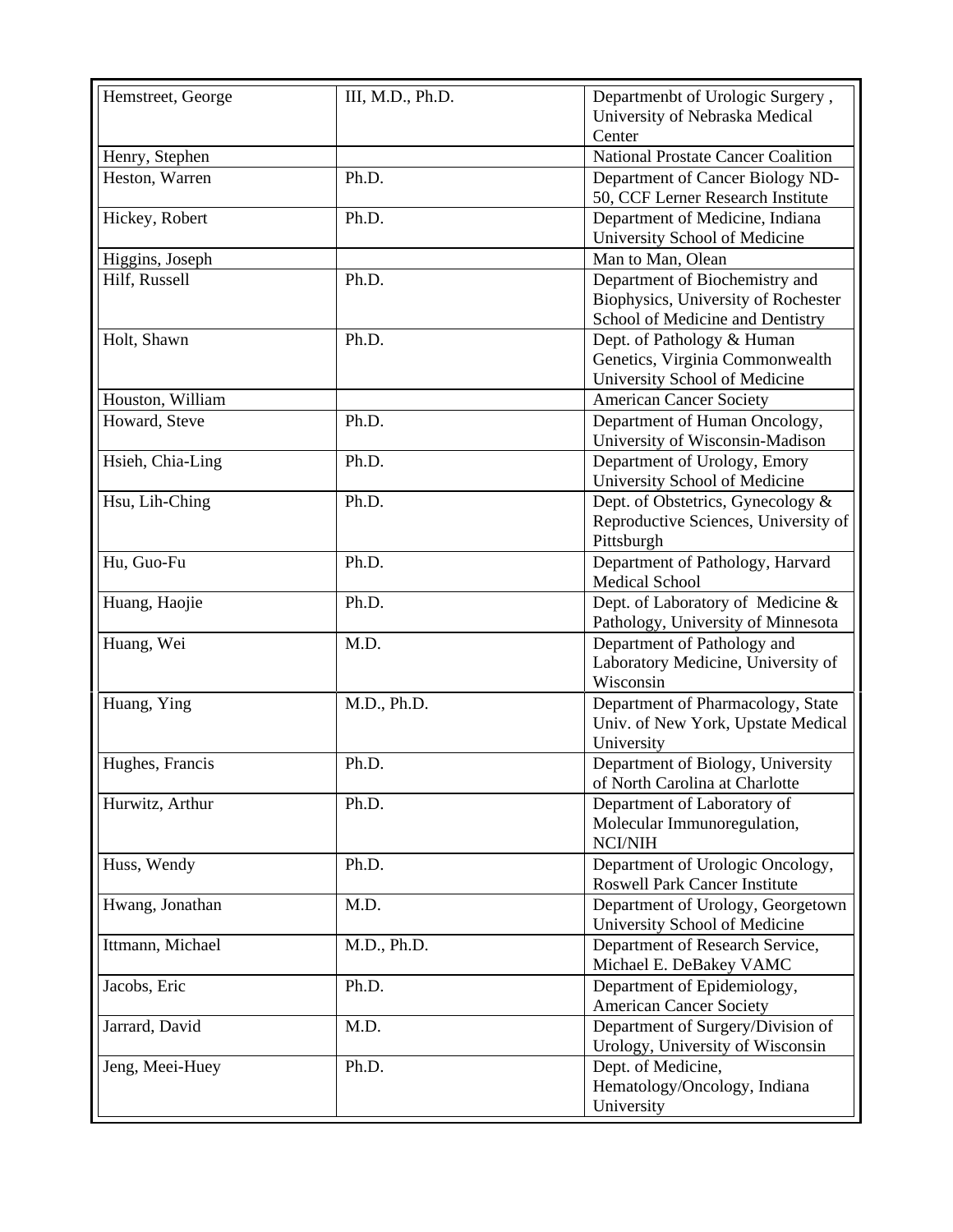| Jhanwar, Suresh       | Ph.D.         | Department of Medicine, Memorial    |
|-----------------------|---------------|-------------------------------------|
|                       |               | Sloan Kettering Cancer Center       |
| Johnson, Carolyn      | Ph.D.         | Department of Community Health      |
|                       |               | Sciences, Tulane University School  |
|                       |               | of Public Health and Tropical       |
|                       |               | Medicine                            |
| Johnson, Robert       |               | <b>US TOO International</b>         |
| Jones, David          |               | <b>US TOO!</b> International        |
| Jones, Laundette      | Ph.D.         | Department of Pharmacology and      |
|                       |               | <b>Experimental Therapeutics,</b>   |
|                       |               | University of Maryland, Baltimore   |
| Jones, Walter*        | Ph.D.         | Department of Health                |
|                       |               | Administration & Policy, Medical    |
|                       |               | University of South Carolina        |
| Jorgensen, Timothy    | Ph.D., M.P.H. | Dept. of Radiation Medicine,        |
|                       |               | Georgetown University               |
| Jung, Chaeyong        | Ph.D.         | Department of Urology, Indiana      |
|                       |               | University                          |
| Kan-Mitchell, June    | Ph.D.         | Department of Biology, University   |
|                       |               | of Texas at El Paso                 |
| Kannan, Perry         | Ph.D.         | Department of Research,             |
|                       |               | MetroHealth Medical Center/Case     |
|                       |               | Western Reserve Univesity           |
| Kao, Chinghai         | Ph.D.         | Department of Urology, Indiana      |
|                       |               | University                          |
| Kaplan, Alan          | Ph.D.         | Dept. of Microbiology, Immunology   |
|                       |               | & Molecular Genetics, University of |
|                       |               | Kentucky School of Medicine         |
| Kaplan, Joel          | Ph.D          | <b>American Cancer Society</b>      |
| Kasl, Stanislav       | Ph.D.         | Dept. of Epidemiology and Public    |
|                       |               | Health, Yale University School of   |
|                       |               | Medicine                            |
|                       |               |                                     |
| Keller, Evan          | Ph.D., D.V.M. | Department of Urology, University   |
|                       |               | of Michigan                         |
| Keller, Jonathan      | Ph.D.         | Department of Basic Research        |
|                       |               | Program, SAIC-Inc, National Cancer  |
|                       |               | Institute - Frederick               |
| Keyomarsi, Khandan    | Ph.D.         | Department of Experimental          |
|                       |               | Radiation Oncology, UT, MD          |
|                       |               | <b>Anderson Cancer Center</b>       |
| Khan, Shafiq          | Ph.D.         | Department of Center for Cancer     |
|                       |               | Research and Therapeutic            |
|                       |               | Development, Clark Atlanta          |
|                       |               | University                          |
| Kieber-Emmons, Thomas | Ph.D.         | Department of Pathology,            |
|                       |               | University of Arkansas for Medical  |
|                       |               | Sciences                            |
| Kiefert, James        |               | US TOO International                |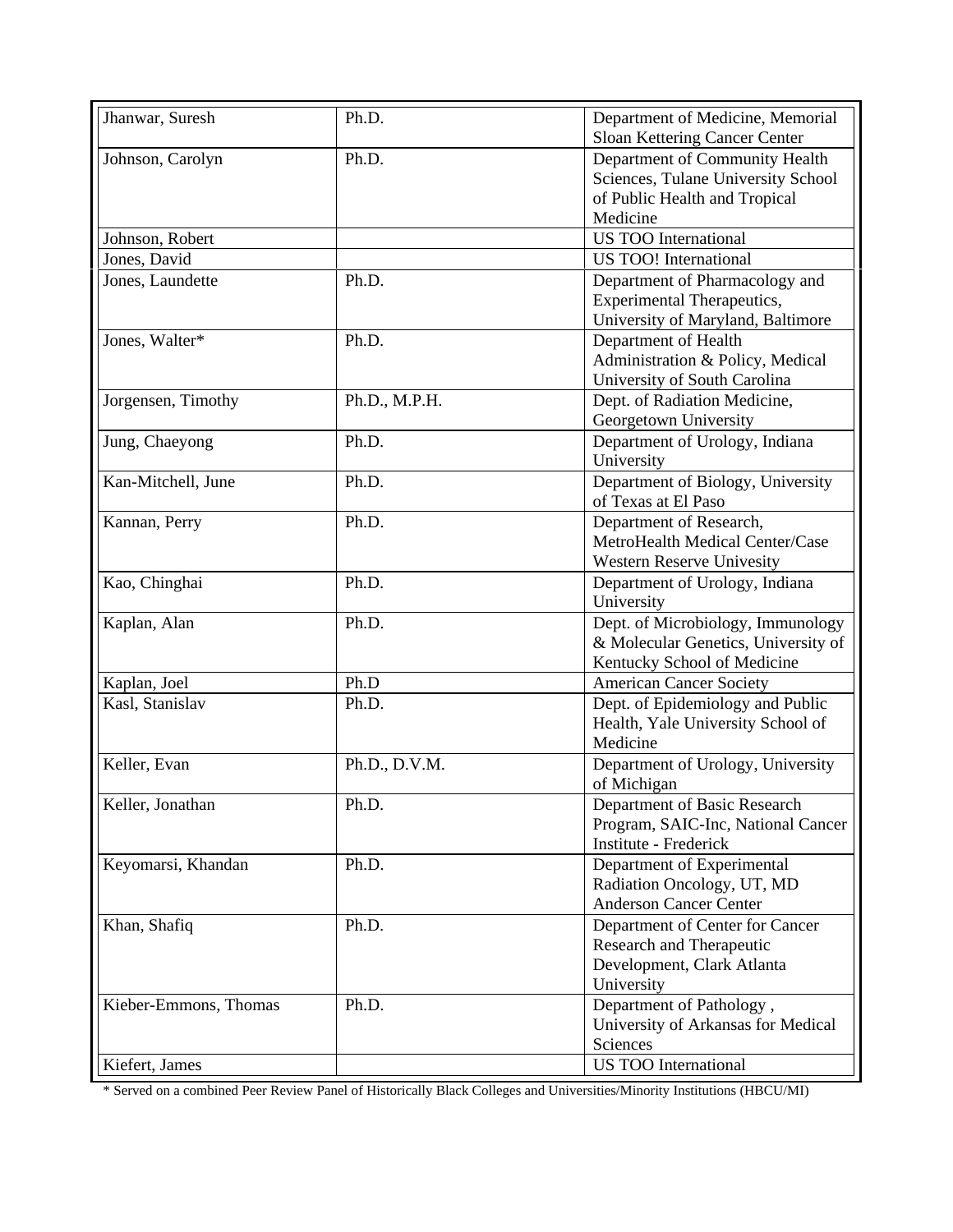| Kilbridge, Kerry*         | M.D., M.Sc. | Department of General Internal                                      |
|---------------------------|-------------|---------------------------------------------------------------------|
|                           |             | Medicine Unit, Massachusetts                                        |
|                           |             | General Hospital                                                    |
| Klein, Eric               | Ph.D.       | Department of Radiation Oncology,                                   |
|                           |             | <b>Washington University</b>                                        |
| Klyushnenkova, Elena      | Ph.D.       | Department of Surgery, University                                   |
|                           |             | of Maryland                                                         |
| Knepper, Janice           | Ph.D.       | Department of Biology, Villanova                                    |
|                           |             | University                                                          |
| Knudsen, Beatrice         | M.D., Ph.D. | Department of Molecular                                             |
|                           |             | Diagnostics, Fred Hutchinson                                        |
|                           |             | <b>Cancer Research Center</b>                                       |
| Knudsen, Karen            | Ph.D.       | Department of Cell Biology,                                         |
|                           |             | University of Cincinnati, College of                                |
|                           |             | Medicine                                                            |
| Kohlmeier, Hermann        | M.D., Ph.D. | Department of Nutrition, University                                 |
|                           |             | of North Carolina-Chapel Hill                                       |
| Kokkelenberg, Edward      |             | <b>American Cancer Society</b>                                      |
| Kostakoglu, Lale          | M.D., M.P.H | Department of Radiology/Nuclear                                     |
|                           |             | Medicine, Mount Sinai Medical                                       |
|                           |             | Center                                                              |
| Koul, Hari                | Ph.D.       | Department of Urology-Surgery,                                      |
|                           |             | University of Colorado at Denver                                    |
|                           |             | and Health Sciences Center                                          |
| Kridel, Steven            | Ph.D.       | Department of Cancer Biology,                                       |
|                           |             | Wake Forest University School of                                    |
|                           |             | Medicine                                                            |
| Kuchta, Robert            | Ph.D.       | Department of Chemistry &                                           |
|                           |             | Biochemistry, University of                                         |
|                           |             | Colorado at Boulder                                                 |
| Kumar, Addanki Pratap     | Ph.D.       | Department of Urology, University                                   |
|                           |             | of Texas Health Science Center                                      |
| Kumar, M. Vijay           | Ph.D.       | Department of Urology, Medical<br>College of Georgia                |
|                           |             |                                                                     |
| Kumar, Raj                | Ph.D.       | Department of Internal Medicine,                                    |
|                           |             | Division of Gastroenterology,<br>University of Texas Medical Branch |
| Lafrado, Louis            | Ph.D.       | L&D Associates Consulting Group                                     |
| LaHann, Thomas            | Ph.D.       | <b>Science Applications International</b>                           |
|                           |             | Corporation                                                         |
|                           | Ph.D.       | Department of Research and                                          |
| Langton-Webster, Beatrice |             | Development, ISM Therapeutics                                       |
| Larner, James             | M.D.        | Radiation Oncolgy/Internal                                          |
|                           |             | Medicine, University of Virginia                                    |
| LaRosa, Judith            | Ph.D., R.N. | Department of Preventive Medicine                                   |
|                           |             | and Community Health, SUNY                                          |
|                           |             | <b>Downstate Medical Center</b>                                     |
| Latimer, Jean             | Ph.D.       | Department of Obstetrics and                                        |
|                           |             | Gynecology, University of                                           |
|                           |             | Pittsburgh School of Medicine                                       |
|                           |             |                                                                     |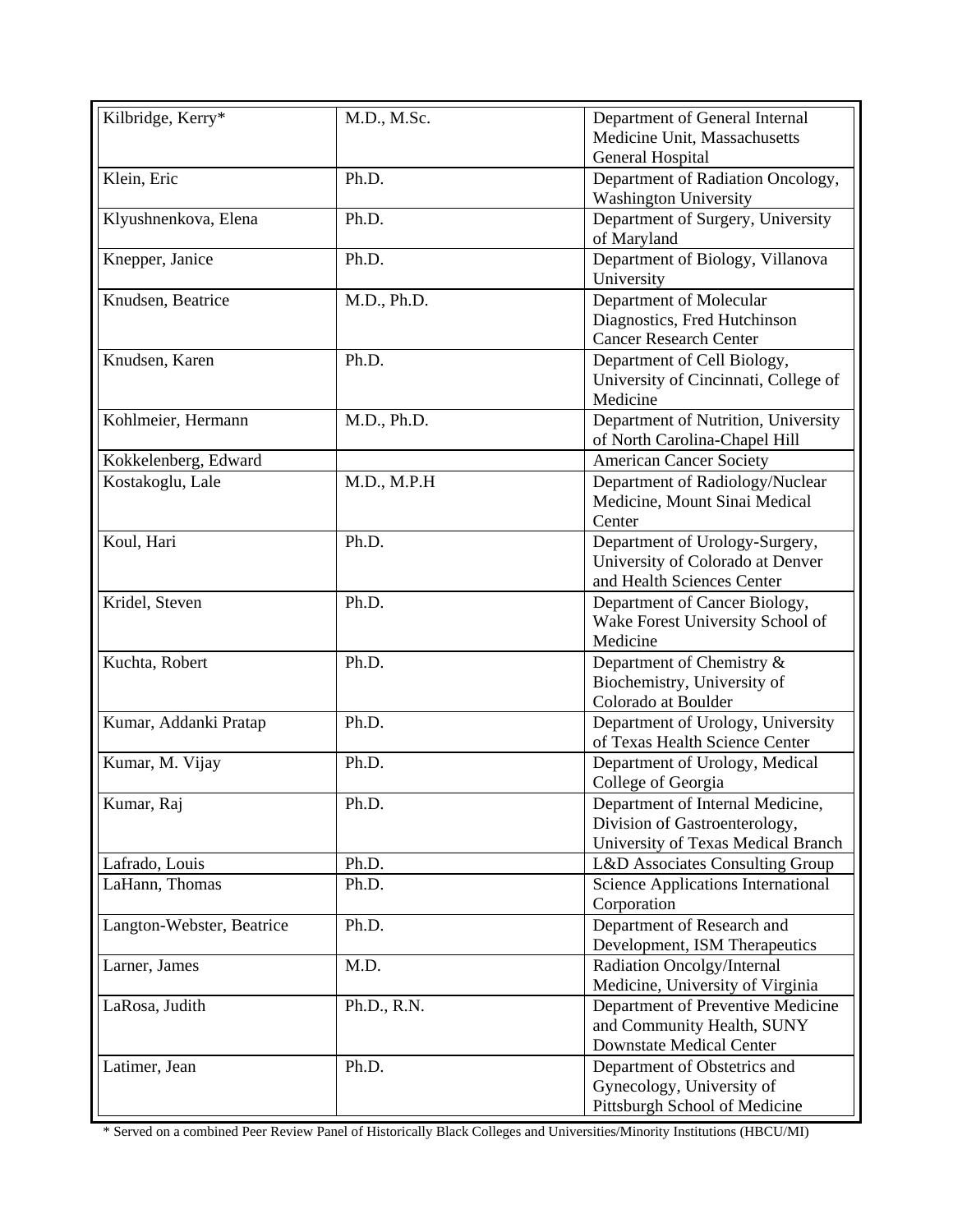| Laton-Taylor, Richard |               | Longwood Medical Area Prostate      |
|-----------------------|---------------|-------------------------------------|
|                       |               | <b>Cancer Support Group</b>         |
| Lazebnik, Yuri        | Ph.D.         | Cold Spring Harbor Laboratory       |
| Le Poole, I. Caroline | Ph.D.         | Department of Pathology, Loyola     |
|                       |               | University Chicago                  |
| Leach, Robin          | Ph.D.         | Department of Cellular & Structural |
|                       |               | Biology, University of Texas Health |
|                       |               | <b>Science Center</b>               |
| Leav, Irwin           | D.V.M.        | Department of Cancer Biology,       |
|                       |               | University of Massachusetts Medical |
|                       |               | School                              |
| Lee, Chung            | Ph.D.         | Department of Urology,              |
|                       |               | Northwestern University Feinberg    |
|                       |               | School of Medicine                  |
| Lee, Eva              | Ph.D.         | School of Industrial and Systems    |
|                       |               | Engineering, Georgia Institute of   |
|                       |               | Technology                          |
| Lee, Richard          | Ph.D.         | Department of Pharmaceutical        |
|                       |               | Sciences, University of Tennessee   |
| Lee, Zhenghong        | Ph.D.         | Department of Radiology, Case       |
|                       |               | <b>Western Reserve University</b>   |
| Leibovich, Bradley    | M.D.          | Department of Urology, Mayo Clinic  |
| Lewis, Lionel         | M.D.          | Department of Medicine, Dartmouth   |
|                       |               | College                             |
| Li, Rong              | Ph.D.         | Department of Molecular Medicine,   |
|                       |               | University of Texas                 |
| Li, Sara Antonia      | Ph.D.         | Department of Pharmacology,         |
|                       |               | University of Kansas Medical Center |
| Li, Zuofeng           | D.Sc.         | Department of Radiation Oncology,   |
|                       |               | University of Florida College of    |
|                       |               | Medicine                            |
| Liao, Dezhong         | M.D., Ph.D.   | Department of Pathology, University |
|                       |               | of Minnesota                        |
| Lillard, Jr, James    | Ph.D., M.B.A. | James Graham Brown Cancer           |
|                       |               | Center, University of Louisville    |
| Lin, Hsueh-Kung       | Ph.D.         | Department of Urology, University   |
|                       |               | of Oklahoma Health Sciences Center  |
| Lin, Ming-Fong        | Ph.D.         | Department of Biochemistry &        |
|                       |               | Molecular Biology, University of    |
|                       |               | Nebraska Medical Center             |
| Lin, Young            | D.V.M., Ph.D. | Department of Veterinary            |
|                       |               | Biosciences, Ohio State University  |
| Lingrel, Jerry        | Ph.D.         | Department of Molecular Genetics,   |
|                       |               | University of Cincinnati College of |
|                       |               | Medicine                            |
| Link, Charles         | M.D.          | Department of the Executive         |
|                       |               | Director, Iowa Cancer Research      |
|                       |               | Foundation                          |
| Liu, Bo               | Ph.D.         | Department of Cancer, University of |
|                       |               | Pittsburgh                          |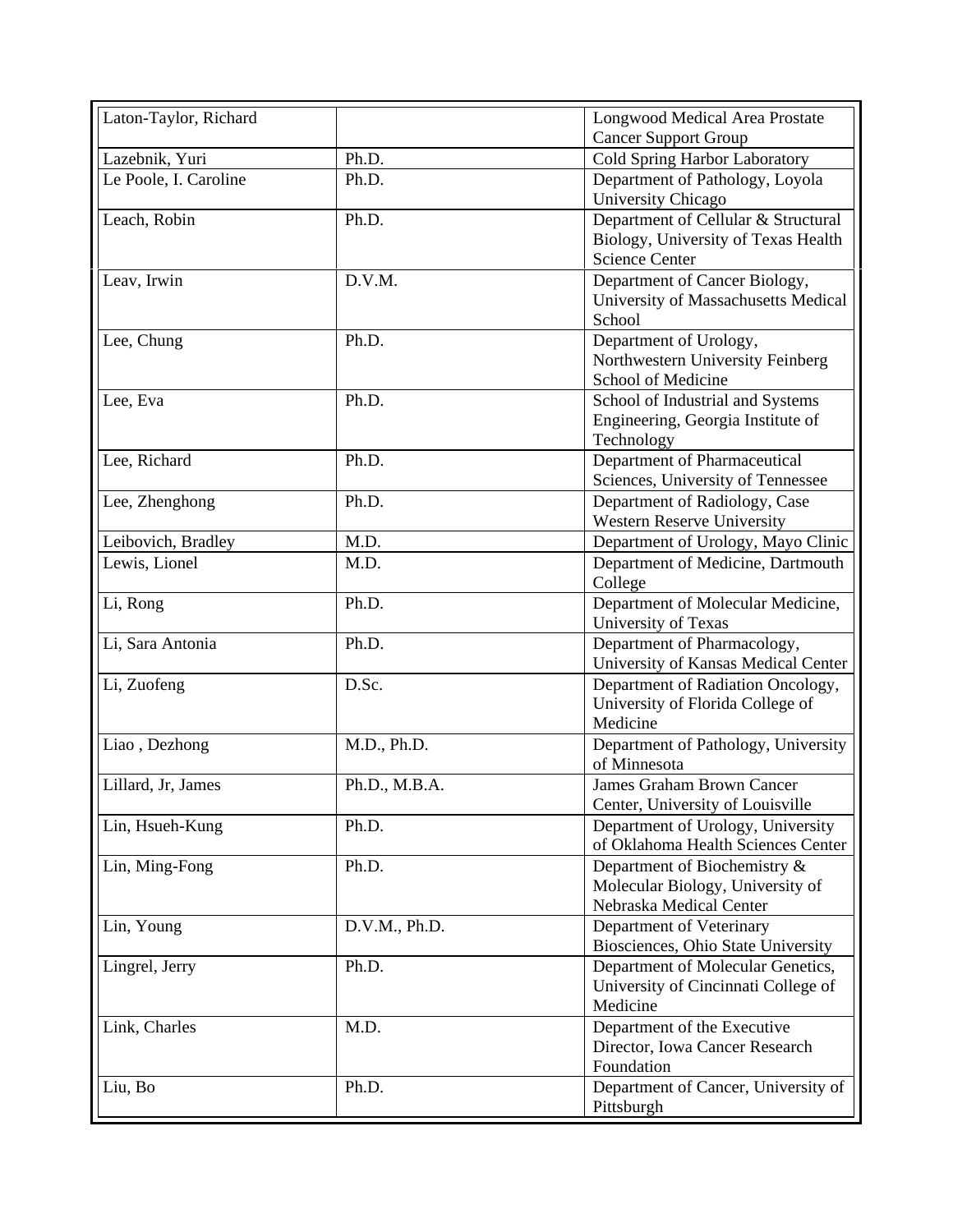| Loberg, Robert         | Ph.D.           | Department of<br>Hematology/Oncology, University of<br>Michigan                                            |
|------------------------|-----------------|------------------------------------------------------------------------------------------------------------|
| Locker, Joseph         | M.D., Ph.D.     | Department of Pathology, Albert<br>Einstein College of Medicine                                            |
| Lockwood, John         |                 | US TOO! of Oconee                                                                                          |
| Logan, Susan           | Ph.D.           | Department of Urology &<br>Pharmacology, New York University<br>School of Medicine                         |
| Lokeshwar, Balakrishna | Ph.D.           | Department of Urology/Cell Matrix<br>Biology Lab, University of Miami<br>School of Medicine                |
| Lokeshwar, Vinata      | Ph.D.           | Department of Urology, University<br>of Miami School of Medicine                                           |
| LoRusso, Patricia      | D.O.            | Harper Hospital/Division of<br>Hematology/Oncology, Karmanos<br>Cancer Institute/Wayne State<br>University |
| Lubaroff, David        | Ph.D.           | Department of Urology, University<br>of Iowa                                                               |
| Lum, Clark             | Ph.D.           | Scientific Review Administrator                                                                            |
| Luo, Jianhua           | M.D., Ph.D.     | Department of Pathology, University<br>of Pittsburgh                                                       |
| Lupu, Ruth             | Ph.D.           | Department of Medicine,<br>Northwestern University and<br><b>Evanston Northwestern Healthcare</b>          |
| Ma, Chang-Ming         | Ph.D.           | Department of Radiation Oncology,<br>Fox Chase Cancer Center                                               |
| Ma, Jing               | M.D., Ph.D.     | Department of Medicine, Brigham &<br>Women's Hospital & Harvard<br><b>Medical School</b>                   |
| Maack, Charles         |                 | Wichita, Kansas Chapter, Us TOO<br>Intl., Inc.                                                             |
| Magnuson, Nancy        | Ph.D.           | School of Molecular Biosciences,<br><b>Washington State University</b>                                     |
| Manfredi, James        | Ph.D.           | Department of Oncological Sciences,<br>Mount Sinai School of Medicine                                      |
| Mannarino, Maria       | M.D.            | Scientific Review Administrator                                                                            |
| Marcelli, Marco        | M.D.            | Department of Medicine, Baylor<br>College of Medicine-VA Medical<br>Center                                 |
| Marker, Paul           | Ph.D.           | Dept. of Genetics, Cell Biology &<br>Development, University of<br>Minnesota                               |
| Martignetti, John*     | M.D., Ph.D.     | Departments of Human Genetics,<br>Pediatrics & Cancer Center, Mount<br>Sinai School of Medicine            |
| Matsunaga, Terry       | Ph.D., Pharm.D. | Department of Quality & New<br>Product Development, Imarx<br>Therapeutics, Inc.                            |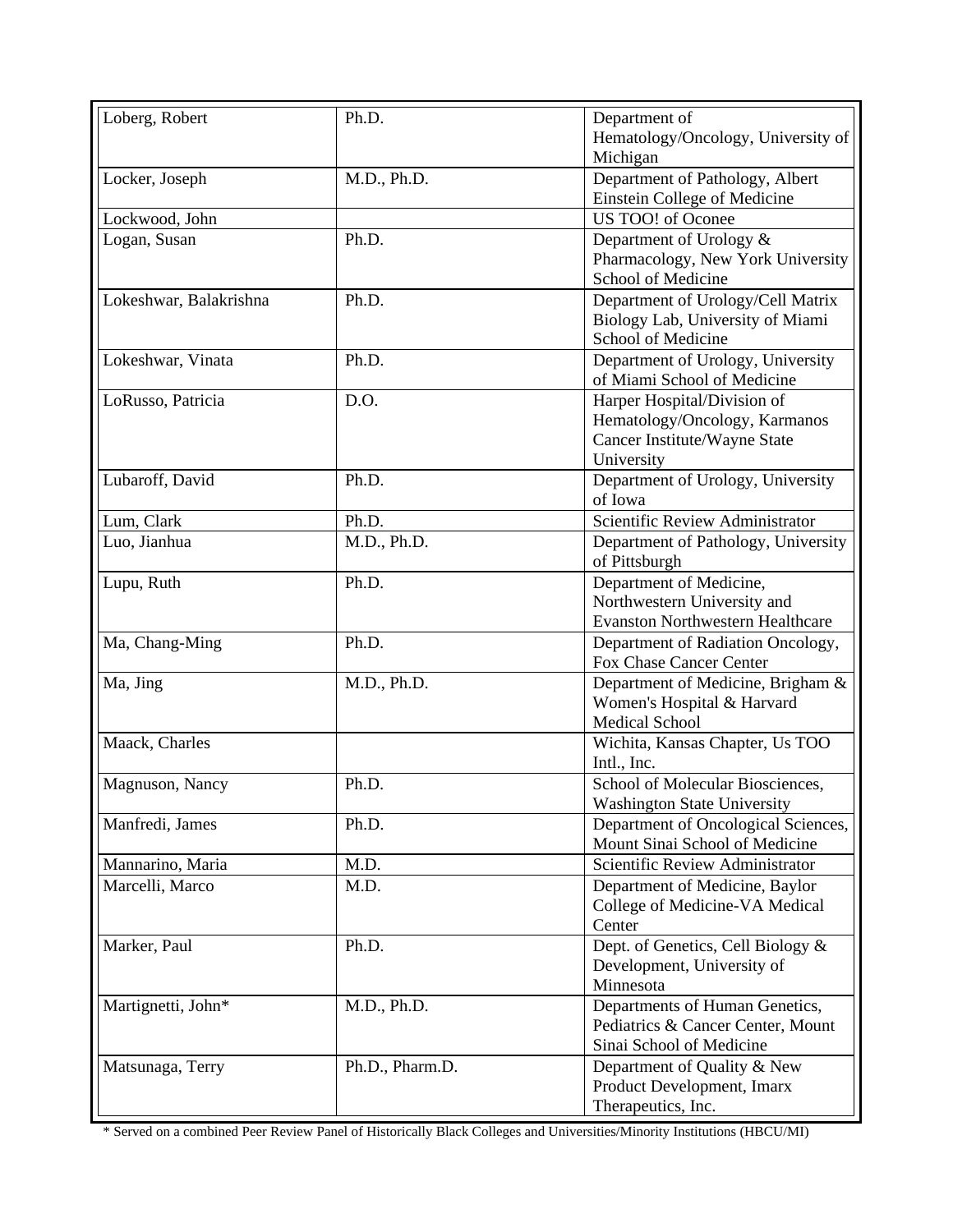| McAleavey, Stephen      | Ph.D.       | Department of Biomedical<br>Engineering, University of Rochester                                     |
|-------------------------|-------------|------------------------------------------------------------------------------------------------------|
| McConkey, David         | Ph.D.       | Department of Cancer Biology, UT<br>M.D. Anderson Cancer Center                                      |
| McCullough, Don         |             | <b>USMA Class of 1958 Prostate</b><br><b>Cancer Support</b>                                          |
| McDonnell, Timothy      | M.D., Ph.D. | Department of Hematopathology,<br>The University of Texas M.D.<br><b>Anderson Cancer Center</b>      |
| McGuffie, Eileen        | Ph.D.       | Scientific Review Administrator                                                                      |
| McNeel, Douglas         | M.D., Ph.D. | Division of Medical Oncology,                                                                        |
|                         |             | University of Wisconsin                                                                              |
| Meeker, Alan            | Ph.D.       | Department of Pathology, Johns<br>Hopkins University School of<br>Medicine                           |
| Mehta, Rajeshwari       | Ph.D.       | Department of Surgical Oncology,<br>University of Illinois Medical Center                            |
| Menard, Cynthia         | M.D.        | Department of Radiation Oncology,<br>Princess Margaret Hospital                                      |
| Meng, Maxwell           | M.D.        | Department of Urology, University<br>of California San Francisco                                     |
| Messerle, Lou           | Ph.D.       | Department of Chemistry, The<br>University of Iowa                                                   |
| Messing, Edward         | M.D.        | Department of Urology, University<br>of Rochester                                                    |
| Mikkelsen, Ross         | Ph.D.       | Department of Radiation Oncology,<br>Virginia Commonwealth University                                |
| Milks, Robert           |             | <b>US TOO Prostate Cancer Support</b><br>Group                                                       |
| Miranti, Cindy          | Ph.D.       | Dept. of Laboratory of Integrin<br>Signaling & Tumorigenesis, Van<br>Andel Research Institute        |
| Moadel, Renee           | M.D.        | Department of Nuclear Medicine,<br>Montefiore Medical Center, Albert<br>Einstein College of Medicine |
| Molina, Carlos          | Ph.D.       | Department of OB/GYN & Women's<br>Health, UMDNJ-New Jersey<br><b>Medical School</b>                  |
| Montgomery, Robert      | M.D.        | Department of Medical Oncology,<br>University of Washington                                          |
| Morris, Donald          | M.D., Ph.D. | Department of Medicine/Oncology,<br><b>Tom Baker Cancer</b><br>Center/University of Calgary          |
| Morris, Patricia        | Ph.D.       | Department of Population Council,<br>The Rockefeller University                                      |
| Moussa-Sadek, Madeleine | M.D.        | Department of Pathology, London<br><b>Health Sciences Centre</b>                                     |
| Mukherjee, Pinku        | Ph.D.       | Dept. of Molecular Biology and<br>Biochemistry, Mayo Clinic,<br>Scottsdale                           |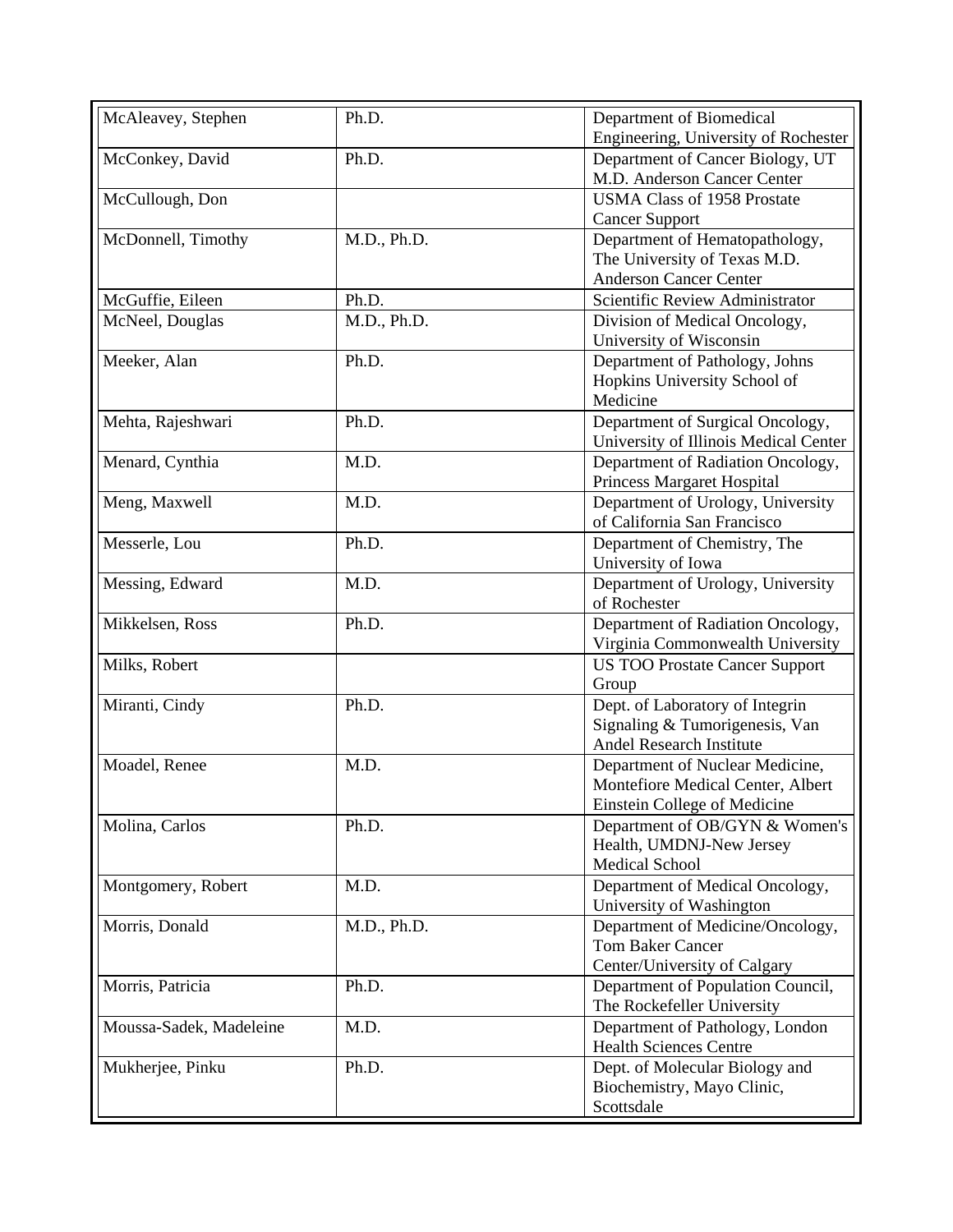| Mukherji, Bijay    | M.D.        | Department of Medicine, University<br>of Connecticut                                                                              |
|--------------------|-------------|-----------------------------------------------------------------------------------------------------------------------------------|
| Mukhtar, Hasan     | Ph.D.       | Department of Dermatology,<br>University of Wisconsin, Medical<br><b>Science Center</b>                                           |
| Muti, Paola        | M.D.        | Department of Social and Preventive<br>Medicine, University at Buffalo                                                            |
| Nagarkatti, Mitzi  | Ph.D.       | Department of Pathology,<br>Microbiology and Immunology,<br>University of South Carolina School<br>of Medicine                    |
| Nail, Lillian      | Ph.D., R.N  | Department of School of Nursing &<br><b>OHSU</b> Cancer Institute, Oregon<br>Health & Science University                          |
| Nanus, David       | M.D.        | Department of Medicine, Weill<br><b>Medical College</b>                                                                           |
| Narla, Goutham     | M.D., Ph.D. | Department of Medicine and Human<br>Genetics, Mount Sinai School of<br>Medicine                                                   |
| Narla, Mohandas    | Sc.D.       | New York Blood Center, Lindsley F.<br>Kimball Research Institute                                                                  |
| Navone, Nora       | M.D., Ph.D. | Department of Genitourinary<br>Medical Oncology, University of<br>Texas M.D. Anderson Cancer Center                               |
| Nayak, Ramesh      | Ph.D.       | Scientific Review Administrator                                                                                                   |
| Naylor, Susan      | Ph.D.       | Department of Cellular & Structural<br>Biology, University of Texas Health<br>Science Center at San Antonio                       |
| Naz, Rajesh        | Ph.D.       | Dept. Obstetrics and Gynecology,<br>Microbiology, Immunology and Cell<br>Biology, West Virginia University,<br>School of Medicine |
| Nelson, Colleen    | Ph.D.       | Institute of Health and Biomedical<br>Innovation, Queensland University<br>of Technology                                          |
| Nelson, Mark*      | Ph.D.       | Department of Pathology, University<br>of Arizona                                                                                 |
| Newburgh, Janet    | Ph.D.       | Scientific Review Administrator                                                                                                   |
| Ng, Shu-Wing       | Ph.D.       | Obstetrics & Gynecology, Brigham<br>and Women's Hospital                                                                          |
| Niles, Richard     | Ph.D.       | Dept of Biochemistry and Molecular<br>Biology, Marshall University School<br>of Medicine                                          |
| Nishimura, Michael | Ph.D.       | Department of Surgery, Medical<br>University of South Carolina                                                                    |
| O'Connell, Peter   | Ph.D.       | Department of Human Genetics,<br>Virginia Commonwealth University                                                                 |
| Odedina, Folakemi  | Ph.D.       | Dept. of FAMU Center for Minority<br>Prostate Cancer, Florida A&M<br>University                                                   |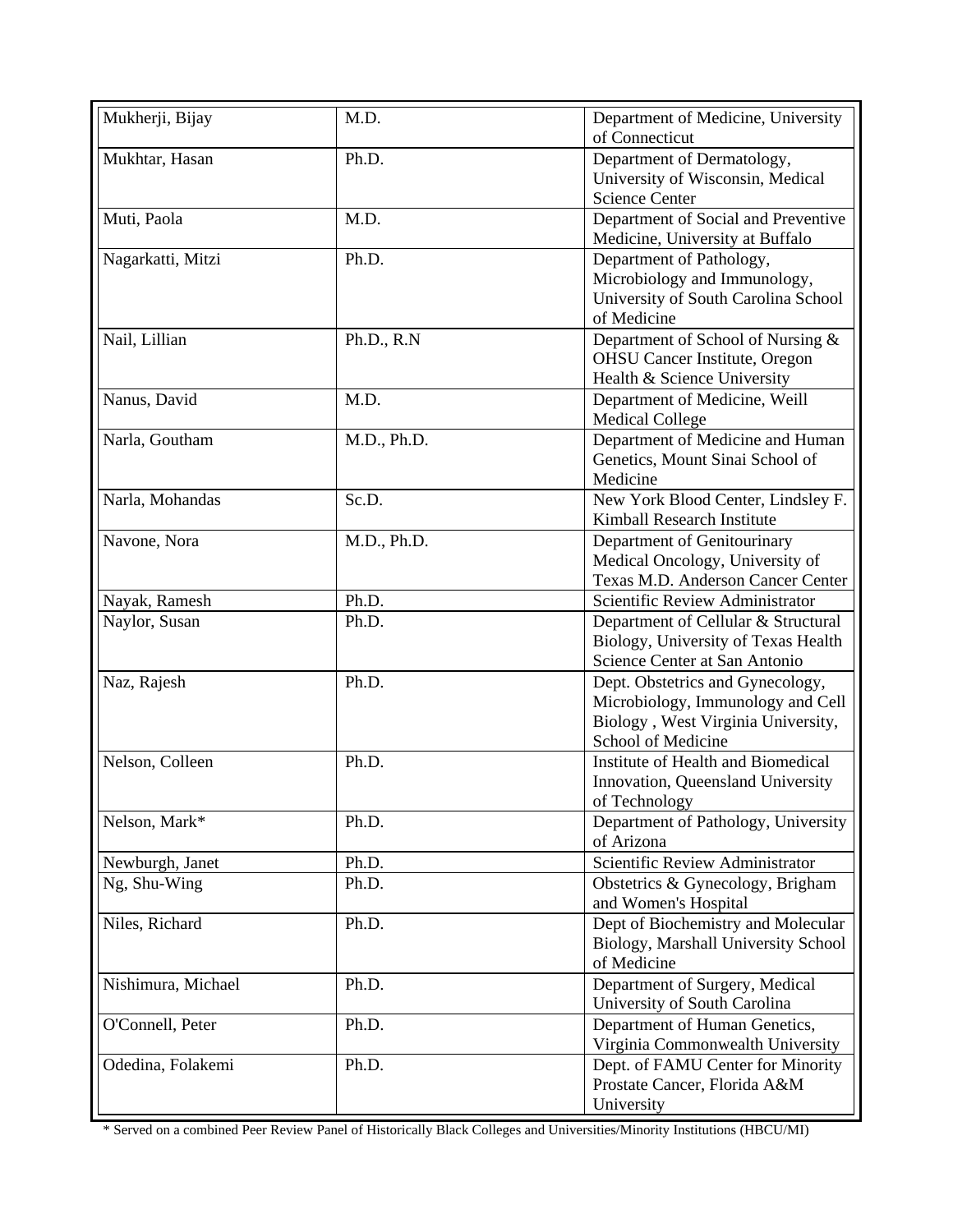| Oh, Youngman          | Ph.D.         | Department of Pathology, Virginia<br>Commonwealth University                             |
|-----------------------|---------------|------------------------------------------------------------------------------------------|
| O'Keefe, Denise       | Ph.D.         | Department of Urology, University<br>of Pittsburgh                                       |
| Ornstein, David       | M.D.          | Department of Urology, University<br>of California, Irvine                               |
| O'Rourke, Maureen     | Ph.D.         | Department of Adult Health,<br>University of North Carolina,<br>Greensboro               |
| Ostrer, Harry         | M.D.          | Department of Pediatrics (Human<br>Genetics), New York University<br>School of Medicine  |
| Ove, Peter            | Ph.D.         | Scientific Review Administrator                                                          |
| Palapattu, Ganesh     | M.D.          | Department of Urology, University<br>of Rochester School of Medicine                     |
| Pan, Dongfeng         | Ph.D.         | Department of Radiology, University<br>of Virginia                                       |
| Patriotis, Christos   | Ph.D.         | Department of Medical Oncology,<br>Fox Chase Cancer Center                               |
| Pavlovich, Christian  | M.D.          | Department of Urology, Johns<br>Hopkins University                                       |
| Pawlicki, Todd        | Ph.D.         | Department of Radiation Oncology,<br>Stanford University School of<br>Medicine           |
| Peehl, Donna          | Ph.D.         | Department of Urology, Stanford<br><b>University Medical Center</b>                      |
| Peltz, Gerson*        | M.D., M.P.H.  | Department of Biological Sciences,<br>The University of Texas at<br>Brownsville          |
| Penn, Linda           | Ph.D.         | Department of Cancer Genomics and<br>Proteomics, Ontario Cancer Institute                |
| Perales, Miguel-Angel | M.D.          | Department of Medicine, Memorial<br>Sloan Kettering Cancer Center                        |
| Perambakam, Supriya   | Ph.D.         | Department of Medicine; Section of<br>Hematology and Oncology,<br>University of Illinois |
| Perez-Stable, Carlos  | Ph.D.         | Miami V.A. Medical Center                                                                |
| Perlmutter, Jane      | Ph.D.         | Scientific Review Administrator                                                          |
| Peterson, Leif        | Ph.D.         | Department of Public Health, The<br>Methodist Hospital                                   |
| Petroff, Brian        | Ph.D., D.V.M. | <b>Breast Cancer Prevention Center,</b><br>University of Kansas Medical Center           |
| Petros, John          | M.D.          | Department of Urology, Emory<br>University School of Medicine                            |
| Petrylak, Daniel      | M.D.          | Division of Oncology, Columbia<br><b>University Medical Center</b>                       |
| Pettaway, Curtis      | M.D.          | Department of Urology, The<br>University of Texas M. D. Anderson<br><b>Cancer Center</b> |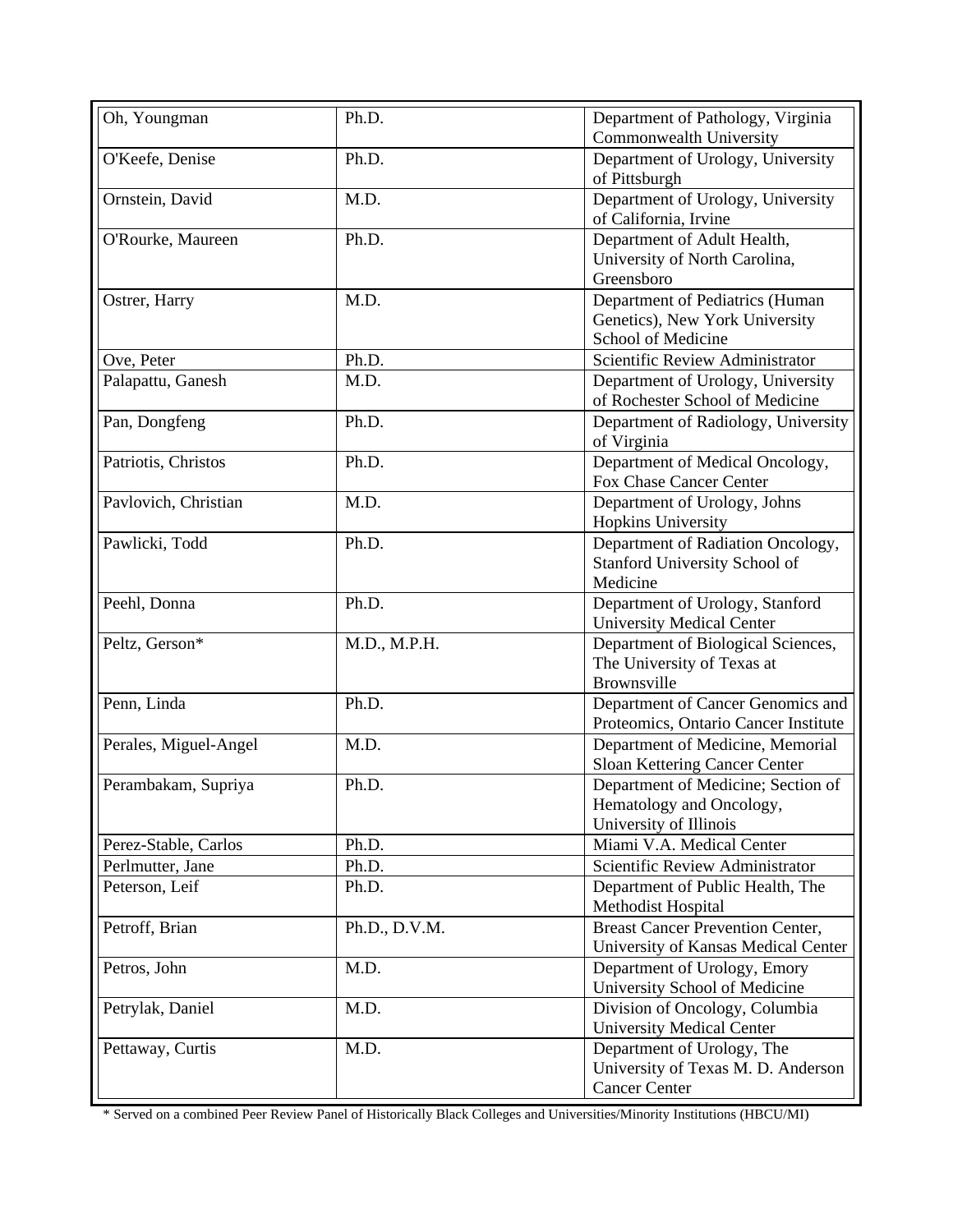| Phillips, Walter          |               | <b>Longwood Medical Area Prostate</b>                    |
|---------------------------|---------------|----------------------------------------------------------|
|                           |               | <b>Cancer Support Group</b>                              |
| Plante, Mark              | M.D.          | Department of Surgery, Division of                       |
|                           |               | Urology, University of Vermont                           |
| Plymate, Stephen          | M.D.          | Department of Medicine, University                       |
|                           |               | of Washington                                            |
| Porter, Paul              |               | <b>US TOO</b>                                            |
| Poulin, Francis           |               | <b>US TOO</b>                                            |
| Presnell, Sharon          | Ph.D.         | Department of Cell & Tissue                              |
|                           |               | Technologies, Becton Dickinson                           |
|                           |               | Technologies                                             |
| Prochownik, Edward        | M.D., Ph.D.   | Department of                                            |
|                           |               | Hematology/Oncology, Children's                          |
|                           |               | <b>Hospital of Pittsburgh</b>                            |
| Qian, Wei                 | Ph.D.         | Department of Interdisciplinary                          |
|                           |               | Oncology, H. Lee Moffitt.Cancer                          |
|                           |               | <b>Center and Research Institute</b>                     |
| Qiu, Yun                  | Ph.D.         | Dept. of Pharmacology &                                  |
|                           |               | <b>Experimental Therapeutics,</b>                        |
|                           |               | University of Maryland School of                         |
|                           |               | Medicine                                                 |
| Quinn, John               |               | <b>Beverly Hospital</b>                                  |
| Rakowicz-Szulczynska, Eva | Ph.D., D.M.S. | Scientific Review Administrator                          |
| Rana, Ajay                | Ph.D.         | Cancer and Cardiology Res. Inst.,                        |
|                           |               | Texas A&M University System HSC                          |
| Rasheed, Jamal            |               | <b>US TOO International</b>                              |
| Reid, James               |               | <b>US TOO Prostate Cancer Support</b>                    |
|                           |               | Group                                                    |
| Renkes, Gordon            |               | The Ohio State University                                |
| Richardson, Robert        |               | Sun Health Research Institute                            |
| Ripper, Bernard           |               | <b>US TOO!</b> Southern New Mexico                       |
| Robinson, Eunice          |               | <b>Longwood Medical Area Prostate</b>                    |
|                           |               |                                                          |
|                           | Ph.D.         | <b>Cancer Support</b><br>Scientific Review Administrator |
| Rodgers, Charles          |               |                                                          |
| Rogers, Lillouise*        |               | <b>Y-ME National Breast Cancer</b>                       |
|                           |               | Organization                                             |
| Rosenstein, Barry         | Ph.D.         | Department of Radiation Oncology,                        |
|                           |               | Mount Sinai School of Medicine                           |
| Rowan, Brian              | Ph.D.         | Department of Structural & Cellular                      |
|                           |               | Biology, Tulane University School                        |
|                           |               | of Medicine                                              |
| Rybicki, Benjamin         | Ph.D.         | Biostatistics & Research                                 |
|                           |               | Epidemiology, Henry Ford Health                          |
|                           |               | System                                                   |
| Samant, Rajeev            | Ph.D.         | Mitchell Cancer Institute, University                    |
|                           |               | of South Alabama                                         |
| Sandberg, Anna            | Dr. P.H.      | Scientific Review Administrator                          |
| Sang, Qing-Xiang          | Ph.D.         | Department of Chemistry and                              |
|                           |               | Biochemistry, Florida State                              |
|                           |               | University                                               |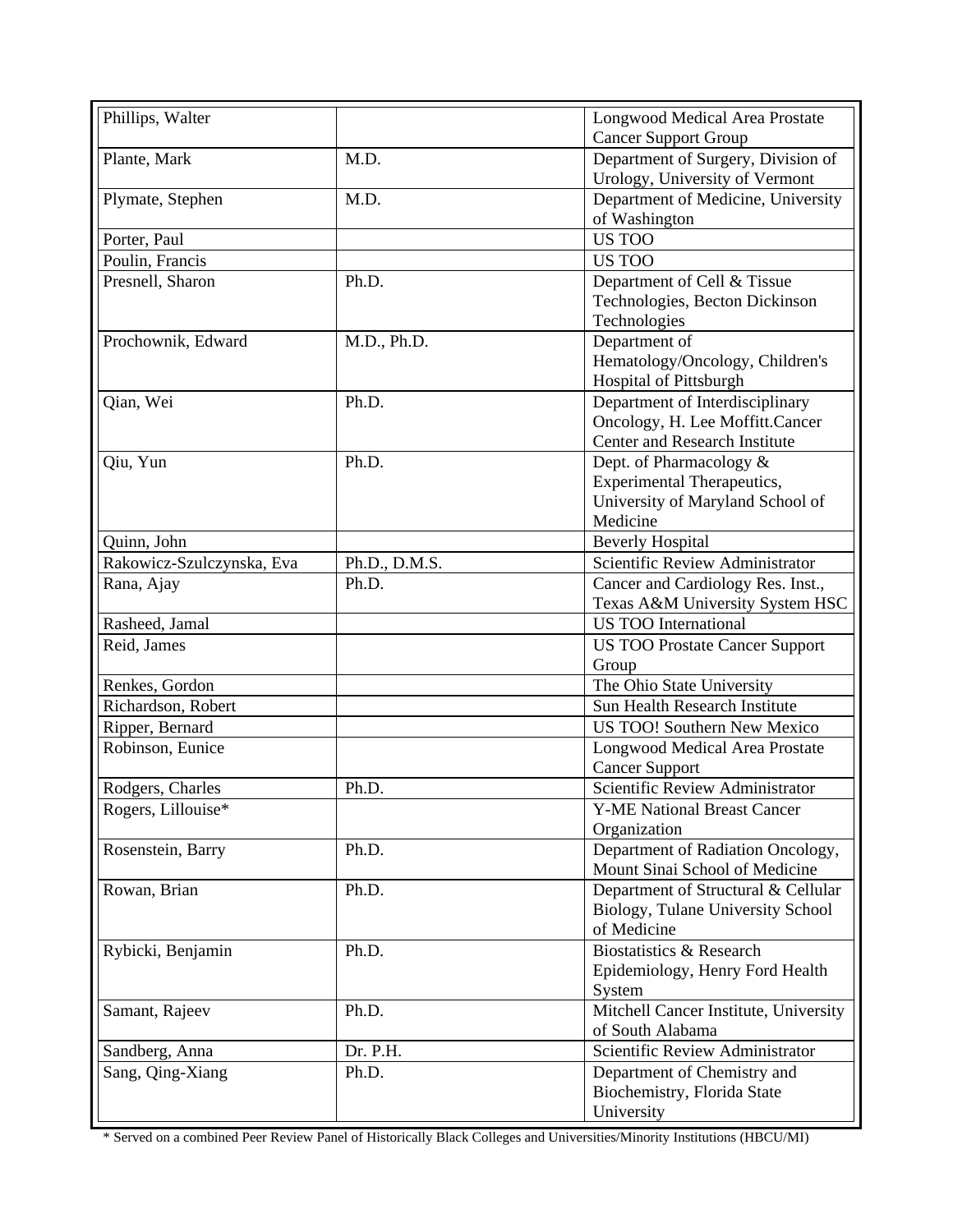| Sarkar, Fazlul        | Ph.D.         | Department of Pathology, Wayne<br><b>State University School of Medicine</b>                                     |
|-----------------------|---------------|------------------------------------------------------------------------------------------------------------------|
| Sartorius, Carol      | Ph.D.         | Department of Endocrinology,<br>University of Colorado Health<br><b>Sciences Center</b>                          |
| Satcher, Robert       | M.D., Ph. D   | Department of Orthopedic<br>Oncology, MD Anderson Cancer<br>Center                                               |
| Satia, Jessie         | Ph.D., M.P.H. | Department of Epidemiology &<br>Nutrition, University of North<br>Carolina at Chapel Hill                        |
| Schaerdel, Arthur     | D.V.M.        | Scientific Review Administrator                                                                                  |
| Schneider, Barbara    | Ph.D.         | Dept. of Gastroenterology &<br>Medicine, Vanderbilt University<br><b>Medical Center</b>                          |
| Schoenberger, Stephen | Ph.D.         | Division of Cellular Immunology, La<br>Jolla Institute for Allergy and<br>Immunology                             |
| Schootman, Mario      | Ph.D.         | <b>Internal Medicine and Pediatrics,</b><br><b>Washington University</b>                                         |
| Semmes, O. John       | Ph.D.         | Microbiology and Molecular Cell<br>Biology, Eastern Virginia Medical<br>School                                   |
| Sens, Donald          | Ph.D.         | Department of Pathology, UND,<br>School of Medicine and Health<br>Sciences                                       |
| Shanley, Leo          |               | Westminster-Potomac Hospital, US<br><b>TOO</b>                                                                   |
| Sharifi, Nima         | M.D.          | <b>National Cancer Institute</b>                                                                                 |
| Shaw, Denise          | Ph.D.         | Medicine / HemOnc, University of<br>Alabama at Birmingham                                                        |
| Sheikh, M. Saeed      | M.D., Ph.D.   | Pharmacology, SUNY, Upstate<br><b>Medical University</b>                                                         |
| Shen, Dinggang        | Ph.D.         | Department of Radiology, University<br>of Pennsylvania School of Medicine                                        |
| Shen, Ji              | Ph.D.         | Scientific Review Administrator                                                                                  |
| Shen, Ruoquian        | Ph.D.         | Urology, Weill Medical College of<br><b>Cornell University</b>                                                   |
| Sheng, Shijie         | Ph.D.         | Department of Pathology, Wayne<br><b>State University School of Medicine</b>                                     |
| Shi, Jiaqi            | M.D., Ph.D.   | Department of Pathology, University<br>of Arizona                                                                |
| Shi, Yufang           | Ph.D.         | <b>Department Molecular</b><br>Genetics/Microbiology/Immunology,<br>Robert Wood Johnson Medical<br>School, UMDNJ |
| Sholes, Westley       |               | California Prostate Cancer Coalition                                                                             |
| Showalter, Paul       |               | South Shore Hospital Prostate<br><b>Support Group</b>                                                            |
| Shukla, Girish        | Ph.D.         | Molecular Genetics, Cleveland<br><b>Clinic Foundation</b>                                                        |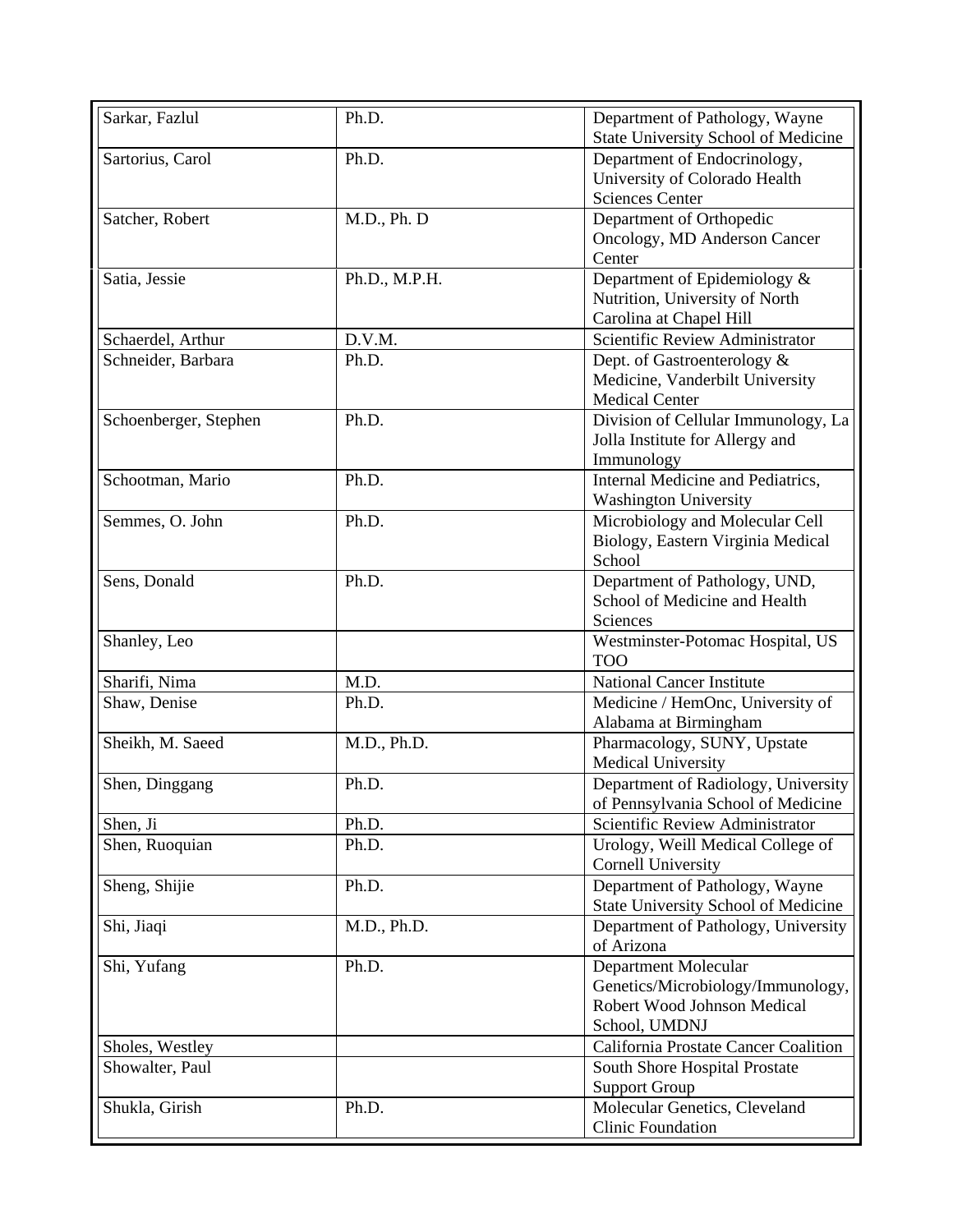| Shurin, Michael    | M.D., Ph.D     | Department of Pathology and                |
|--------------------|----------------|--------------------------------------------|
|                    |                | Immunology, University of                  |
|                    |                |                                            |
|                    |                | <b>Pittsburgh Medical Center</b>           |
| Siddik, Zahid      | Ph.D.          | Experimental Therapeutics, M.D.            |
|                    |                | <b>Anderson Cancer Center</b>              |
| Signoretti, Sabina | M.D.           | Department of Pathology, Brigham           |
|                    |                | and Women's Hospital, Harvard              |
|                    |                | Medical School                             |
| Sikes, Robert      | Ph.D.          | Department of Biological Sciences,         |
|                    |                | University of Delaware                     |
| Simpson, Melanie   | Ph.D.          |                                            |
|                    |                | Department of Biochemistry,                |
|                    |                | University of Nebraska Lincoln             |
| Singal, Rakesh     | M.D.           | Department of                              |
|                    |                | Hematology/Oncology, University            |
|                    |                | of Miami                                   |
| Singh, Anurag      | M.D.           | Radiation Oncology Branch,                 |
|                    |                | <b>National Cancer Institute</b>           |
| Singh, Rakesh      | Ph.D.          | Department of Pathology and                |
|                    |                | Microbiology, University of                |
|                    |                | Nebraska Medical Center                    |
|                    |                |                                            |
| Singh, Shailesh    | Ph.D.          | Department of James Graham Brown           |
|                    |                | Cancer Center, University of               |
|                    |                | Louisville School of Medicine              |
| Sinha, Akhouri     | Ph.D.          | Department of Genetics, Cell               |
|                    |                | Biology & Development, University          |
|                    |                | of Minnesota                               |
| Skafar, Debra      | Ph.D.          | Department of Physiology, Wayne            |
|                    |                | <b>State University School of Medicine</b> |
| Skapek, Stephen    | M.D.           | Department of                              |
|                    |                | Hematology/Oncology (Molecular             |
|                    |                | Therapeutics), St. Jude Children's         |
|                    |                |                                            |
|                    |                | <b>Research Hospital</b>                   |
| Skinner, Halcyon   | Ph.D.          | Preventive Medicine, Northwestern          |
|                    |                | University                                 |
| Skobe, Mihaela     | Ph.D.          | Oncological Sciences, Mount Sinai          |
|                    |                | School of Medicine                         |
| Slakter, Malcolm   |                | <b>US TOO International</b>                |
| Slaton, Joel       | M.D.           | Department of Urologic Surgery,            |
|                    |                | University of Minnesota                    |
| Sloboda, Walter    | M.A.           | Scientific Review Administrator            |
|                    |                |                                            |
| Smith, Allen       | M.S.           | Scientific Review Administrator            |
| Smith, Carolyn     | Ph.D.          | Department of Molecular and                |
|                    |                | Cellular Biology, Baylor College of        |
|                    |                | Medicine                                   |
| Smith, David       | Ph.D.          | Laboratory Medicine and Pathology,         |
|                    |                | Mayo Foundation                            |
| Smith, Kenneth     |                | King's Daughters Medical Center            |
|                    |                | Man to Man                                 |
|                    |                |                                            |
| Sokoloff, Mitchell | M.D., F.A.C.S. | Department of Surgery, Oregon              |
|                    |                | Health and Sciences University             |
| Song, Robert       | M.D., Ph.D.    | Department of Internal Medicine,           |
|                    |                | University of Virginia                     |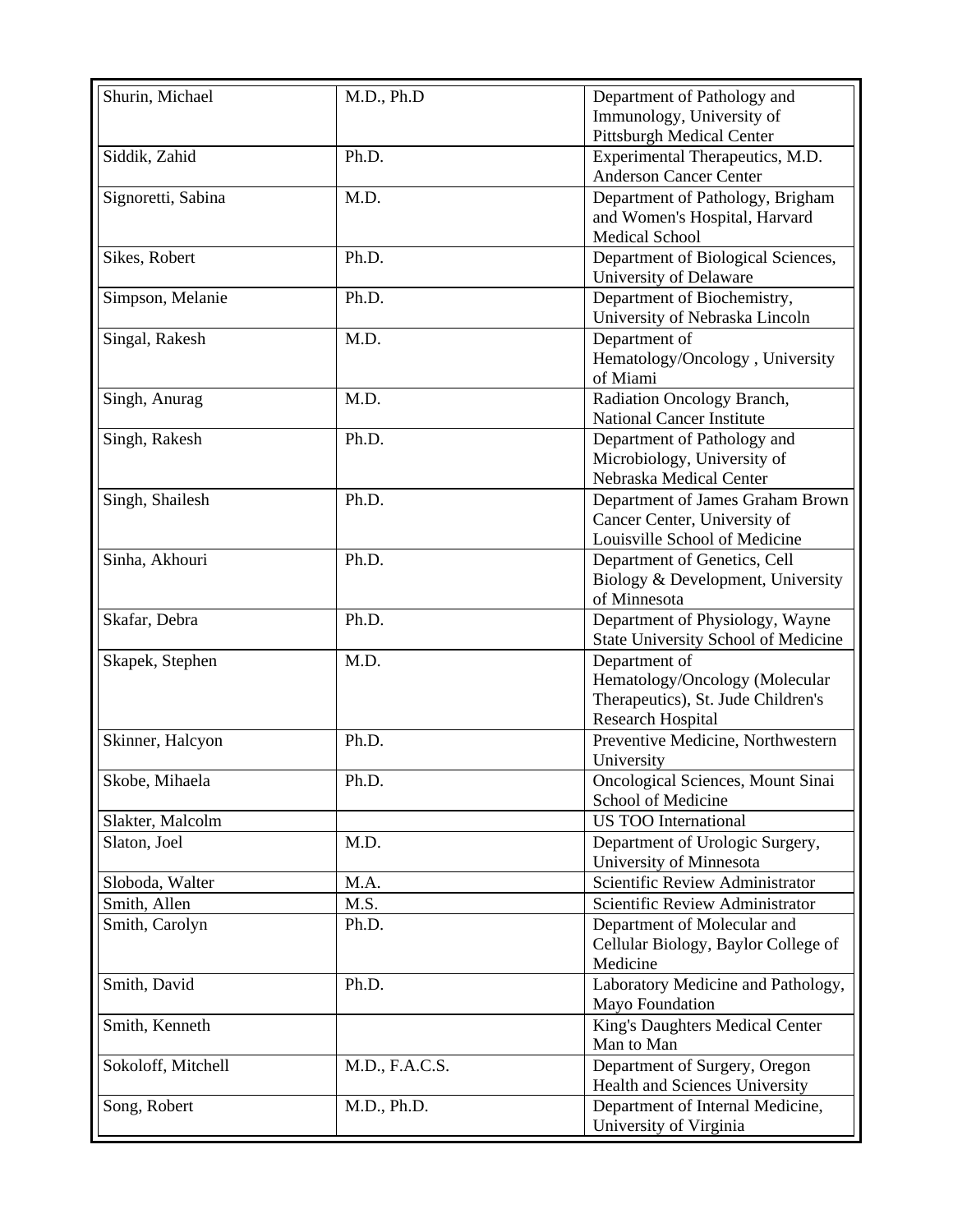| Spaulding, Stephen   | M.D., C.M.  | Medicine, Physiology and                                             |
|----------------------|-------------|----------------------------------------------------------------------|
|                      |             | Biophysics, Buffalo VA and                                           |
|                      |             | University at Buffalo, SUNY                                          |
| Spiegelman, Vladimir | M.D.        | Department of Dermatology,                                           |
|                      |             | University of Wisconsin Medical                                      |
|                      |             | School                                                               |
| Spielman, Glenn      |             | <b>American Cancer Society</b>                                       |
| Stefaneanu, Lucia    | Ph.D.       | Scientific Review Administrator                                      |
| Steward, Philip      |             | San Jose Prostate Cancer Support                                     |
|                      |             | Group                                                                |
| Stewart, LaMonica    | Ph.D        | Department of Biomedical Sciences,<br><b>Meharry Medical College</b> |
| Stone, Robin*        |             | Gilda's Club Metro Detroit                                           |
| Stratton, M. Suzanne | Ph.D.       | Department of Medicine, University                                   |
|                      |             | of Arizona                                                           |
| Strayhorn, Gregory*  | M.D., Ph.D. | Department of Family Medicine,                                       |
|                      |             | Morehouse School of Medicine                                         |
| Stuart, William      |             | Prostate Cancer Network Group, US                                    |
|                      |             | TOO! C                                                               |
| Sufrin, Gerald       | M.D.        | Department of Urology, State Univ                                    |
|                      |             | of New York at Buffalo                                               |
| Sukumar, Saraswati   | Ph.D.       | Department of Sidney Kimmel                                          |
|                      |             | Comprehensive Cancer Center,                                         |
|                      |             | Johns Hopkins University                                             |
| Sun, Zijie           | Ph.D.       | Departments of Urology & Genetics,                                   |
|                      |             | Stanford University School of                                        |
|                      |             | Medicine                                                             |
| Swallen, Thomas      |             | <b>Humphrey Cancer Institute</b>                                     |
| Sylvester, Diane     | Ph.D.       | Department of Science and                                            |
|                      |             | Technology, Central Intelligence                                     |
|                      |             | Agency                                                               |
| Talcott, James       | M.D., S.M.  | Department of                                                        |
|                      |             | Hematology/Oncology,                                                 |
|                      |             | <b>Massachusetts General Hospital</b>                                |
| Taneja, Samir        | M.D.        | Department of Urology, New York                                      |
|                      |             | <b>University Medical Center</b>                                     |
| Tang, Dean           | M.D., Ph.D. | Department of Carcinogenesis, UT                                     |
|                      |             | M.D. Anderson Cancer Center                                          |
| Terreros, Daniel     | M.D., Ph.D. | Department of Experimental                                           |
|                      |             | Pathology, Texas Tech University                                     |
|                      |             | <b>Health Sciences Center</b>                                        |
| Terris, Martha       | M.D.        | Chief of Urology, The Medical                                        |
|                      |             | College of Georgia                                                   |
| Thomas, Albert       | Ph.D.       | Department of Radiological                                           |
|                      |             | Sciences, David Geffen School of                                     |
|                      |             | Medicine at UCLA                                                     |
| Thomas, Kelwyn       | Ph.D.       | Department of Anatomy &                                              |
|                      |             | Neurobiology, Morehouse School of                                    |
|                      |             | Medicine                                                             |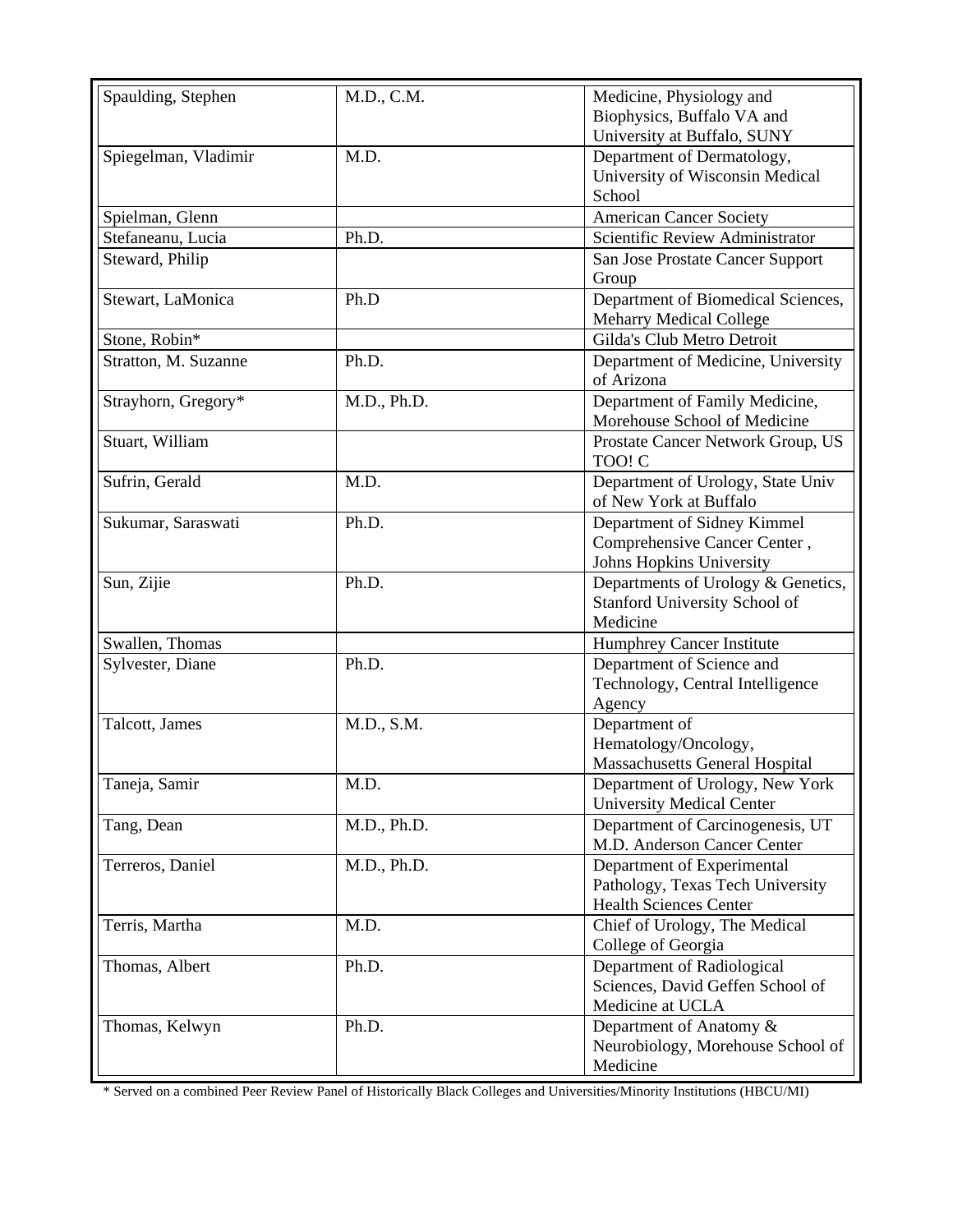| Thomas, Patricia    | M.D.                     | Department of Pathology and            |
|---------------------|--------------------------|----------------------------------------|
|                     |                          | Laboratory Medicine, University of     |
|                     |                          | Kansas School of Medicine              |
| Thompson, Billye    |                          | US TOO, International, Flint           |
|                     |                          | Chapter                                |
| Thompson, Patricia  | Ph.D.                    | Department of Pathology, University    |
|                     |                          | of Arizona                             |
| Thompson, Todd      | Ph.D.                    | College of Pharmacy, University of     |
|                     |                          | New Mexico                             |
| Thoresen, Norman    |                          | <b>US TOO International</b>            |
| Thuillier, Phillipe | Ph.D.                    | PHPM, Oregon Health Sciences           |
|                     |                          | University                             |
| Tiwari, Raj         | Ph.D.                    | Department of Microbiology and         |
|                     |                          | Immunology, New York Medical           |
|                     |                          | College                                |
| Torres-Ruiz, Jose   | Ph.D.                    | Department of Biochemistry and         |
|                     |                          | Research, Ponce School of Medicine     |
| Tycko, Benjamin     | M.D., Ph.D.              | Department of Pathology, Columbia      |
|                     |                          | University and Institute for Cancer    |
|                     |                          | Genetics                               |
| Tyson, Darren       | Ph.D.                    | Department of Physiology &             |
|                     |                          | Biophysics, University of California,  |
|                     |                          | Irvine                                 |
| Tzivion, Guri       | Ph.D.                    | Department of Pathology, Wayne         |
|                     |                          | <b>State University Medical School</b> |
| Uchio, Edward       | M.D.                     | Department of Surgery, Yale            |
|                     |                          | University School of Medicine          |
| Ukoli, Flora        | M.B.B.S., D.P.H., M.P.H. | Surgery, Meharry Medical College       |
| Umbreit, Jay        | MTS, M.D., Ph.D.         | Department of Cell Therapeutics,       |
|                     |                          | Cell Therapeutic, Inc.                 |
| Uren, Aykut         | M.D.                     | Oncology, Georgetown University        |
| Vachon, Celine      | Ph.D.                    | Department of Health Sciences          |
|                     |                          | Research, Mayo Clinic College of       |
|                     |                          | Medicine                               |
| Vadgama, Jaydutt    | Ph.D.                    | Department of Internal Medicine,       |
|                     |                          | Division of Cancer Research and        |
|                     |                          | Training, Charles R. Drew              |
|                     |                          | University of Medicine and Science     |
| Varnick, Joel       |                          | Prostate Cancer Support Group          |
| Verma, Ajit         | Ph.D                     | Human Oncology, University of          |
|                     |                          | Wisconsin                              |
| Vessella, Robert    | Ph.D.                    | Department of Urology, University      |
|                     |                          | of Washington Medical Center           |
| Vincent, Dawn       | Ph.D., M.P.H.            | Scientific Review Administrator        |
| Waldenfels, James   |                          | Inova Fairfax Hospital/Life with       |
|                     |                          | Cancer                                 |
| Walker, Jonathan    | M.D.                     | Department of Surgery, University      |
|                     |                          | of Arizona                             |
| Walsh, Raymond      |                          | <b>WRAMC US TOO Support Group</b>      |
|                     |                          |                                        |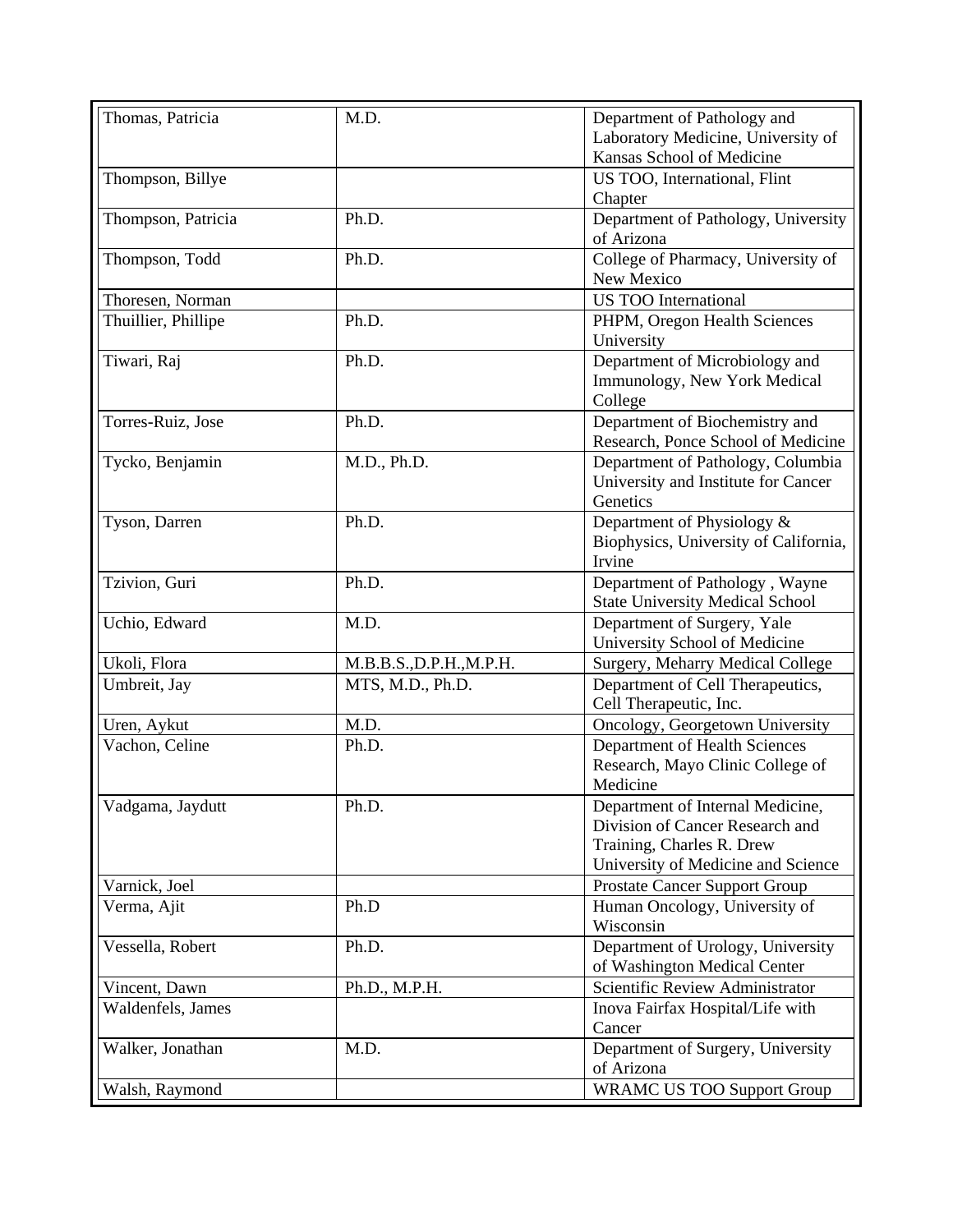| Wang, Qiming Jane*      | Ph.D.                         | Department of Pharmacology,                                                                             |
|-------------------------|-------------------------------|---------------------------------------------------------------------------------------------------------|
|                         |                               | University of Pittsburgh                                                                                |
| Wang, Ruoxiang          | M.D., Ph.D.                   | Urology, Emory University School<br>of Medicine                                                         |
| Wang, Sheng             | Ph.D.                         | Department of Cancer Research<br>Center, Boston University School of                                    |
|                         |                               | Medicine                                                                                                |
| Ward, John              | M.D.                          | Department of Urology, University                                                                       |
|                         |                               | of Texas MD Anderson Cancer                                                                             |
|                         |                               | Center                                                                                                  |
| Watabe, Kounosuke       | Ph.D.                         | Medical Microbiology Immunology<br>and Cell Biology, Southern Illinois<br>University SChool of Medicine |
| Weinmann, Roberto       | Ph.D.                         | Department of Oncology Drug                                                                             |
|                         |                               | Discovery, Bristol-Myers Squibb<br>PRI                                                                  |
| Whang, Young            | M.D., Ph.D.                   | Lineberger Comprehensive Cancer                                                                         |
|                         |                               | Center, University of North Carolina<br>at Chapel Hill                                                  |
| Willett, Christopher    | M.D.                          | Department of Radiation Oncology,<br>Duke University Medical Center                                     |
| Williams, Briana        | Ph.D.                         | Department of Urology, Louisiana<br><b>State University Health Sciences</b>                             |
|                         |                               | Center                                                                                                  |
| Williams-Brown, Shanita | Ph.D., M.P.H.                 | Department of Community Health &                                                                        |
|                         |                               | Preventive Medicine, Morehouse                                                                          |
|                         |                               | School of Medicine                                                                                      |
| Wilson, Brian           | Ph.D.                         | Department of Medical Biophysics,                                                                       |
|                         |                               | Ontario Cancer Institute, University<br>of Toronto                                                      |
| Wilson, Michael         | Ph.D.                         | Department of Research Service                                                                          |
|                         |                               | (151), Veterans Administration                                                                          |
|                         |                               | <b>Medical Center</b>                                                                                   |
| Woods, Virginia Diane   | Dr.P.H., M.S.N., B.S.N., R.N. | Department of Psychology,                                                                               |
|                         |                               | University of California, Riverside                                                                     |
| Woolfenden, James       | M.D.                          | Division of Nuclear Medicine,                                                                           |
|                         |                               | University of Arizona                                                                                   |
| Wu, Lily                | M.D., Ph.D.                   | Urology, Medical and Molecular                                                                          |
|                         |                               | Pharmacology, David Geffen School                                                                       |
|                         |                               | of Medicine at UCLA                                                                                     |
| Wu, Shenhong            | M.D., Ph.D.                   | Department of Medicine, Stony<br><b>Brook University</b>                                                |
| Wyche, James*           | Ph.D.                         | Department of Biochemistry and                                                                          |
|                         |                               | Molecular Biology, University of                                                                        |
|                         |                               | Oklahoma                                                                                                |
| Wydro, Robert           | Ph.D.                         | Wydro Enterprises, Inc.                                                                                 |
| Xing, Lei               | Ph.D.                         | Department of Radiation Oncology,<br><b>Stanford University</b>                                         |
| Yang, Wannian           | Ph.D.                         | Dept. of Weis Center for Research,<br>Geisinger Clinic                                                  |